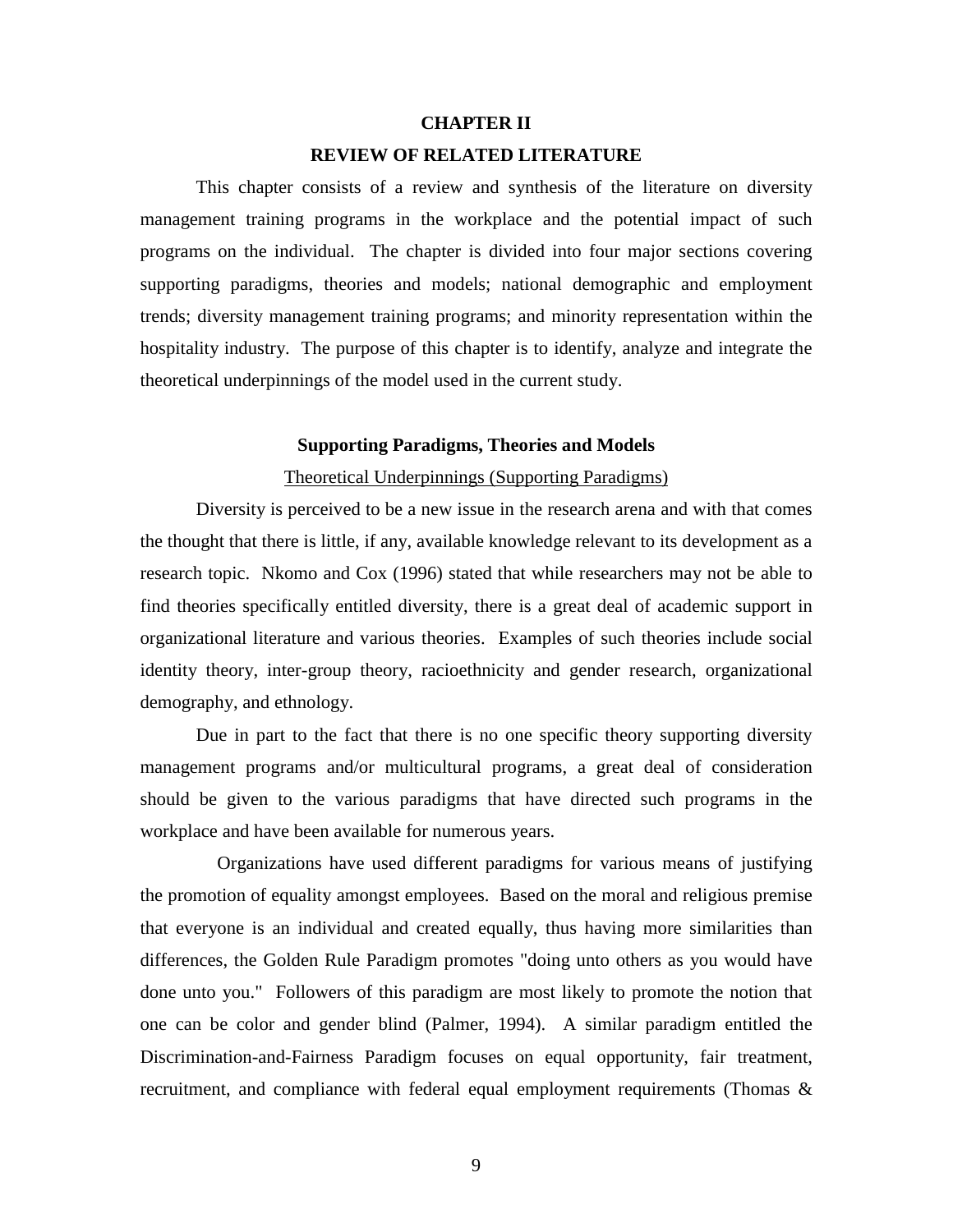Ely, 1996). The Right-the-Wrongs Paradigm acknowledges the fact that there are certain groups in society that have been systematically disadvantaged and programs promoting equality are justified. Value All Differences and Access-and-Legitimacy Paradigms focus on like issues and concerns. Here leaders seek a work environment in which individuals reach beyond their own experiences to understand and interact effectively with a wide range of others.

While no one paradigm is perfect, one may be better suited for a particular organization because of individual organizational needs. It may be that company A's objective is to stress morality while company B solely wants to tap into niche markets, specifically minority ethnic and gender groups. A new paradigm attempting to bridge the gap between morality and business is the Learning-and-Effectiveness Paradigm. As described by Thomas & Ely, this paradigm, like the Fairness and Golden Rule Paradigm promotes equal opportunity for all individuals; and like the Access and Value All Differences Paradigms, it acknowledges cultural differences among people and recognizes value in those differences (1996). The newly added component allows the organization to internalize differences among employees so that it learns and grows. The paradigm's ability to internalize differences distinguishes this paradigm from the ones of the past.

The use of the Thomas & Ely Learning-and-Effectiveness paradigm, along with a combination of supporting theories and diversity models provides, the most effective way to approach and understand diversity management. Together, these theoretical underpinnings provide the undertones necessary to complete both an ethical and business wise study.

#### Theories of Minority Integration

Theories of minority integration attempt to explain what happens when members of two or more societies meet. Do they get along on equal terms? Does one society group dominate the other? Is it possible that the two groups can become one? Does the level of integration hinge on when the individual came to the new society and where his/her original home is located? The answer to all of these questions is yes. Minority integration into a new society is seen in two major forms: assimilation and pluralism.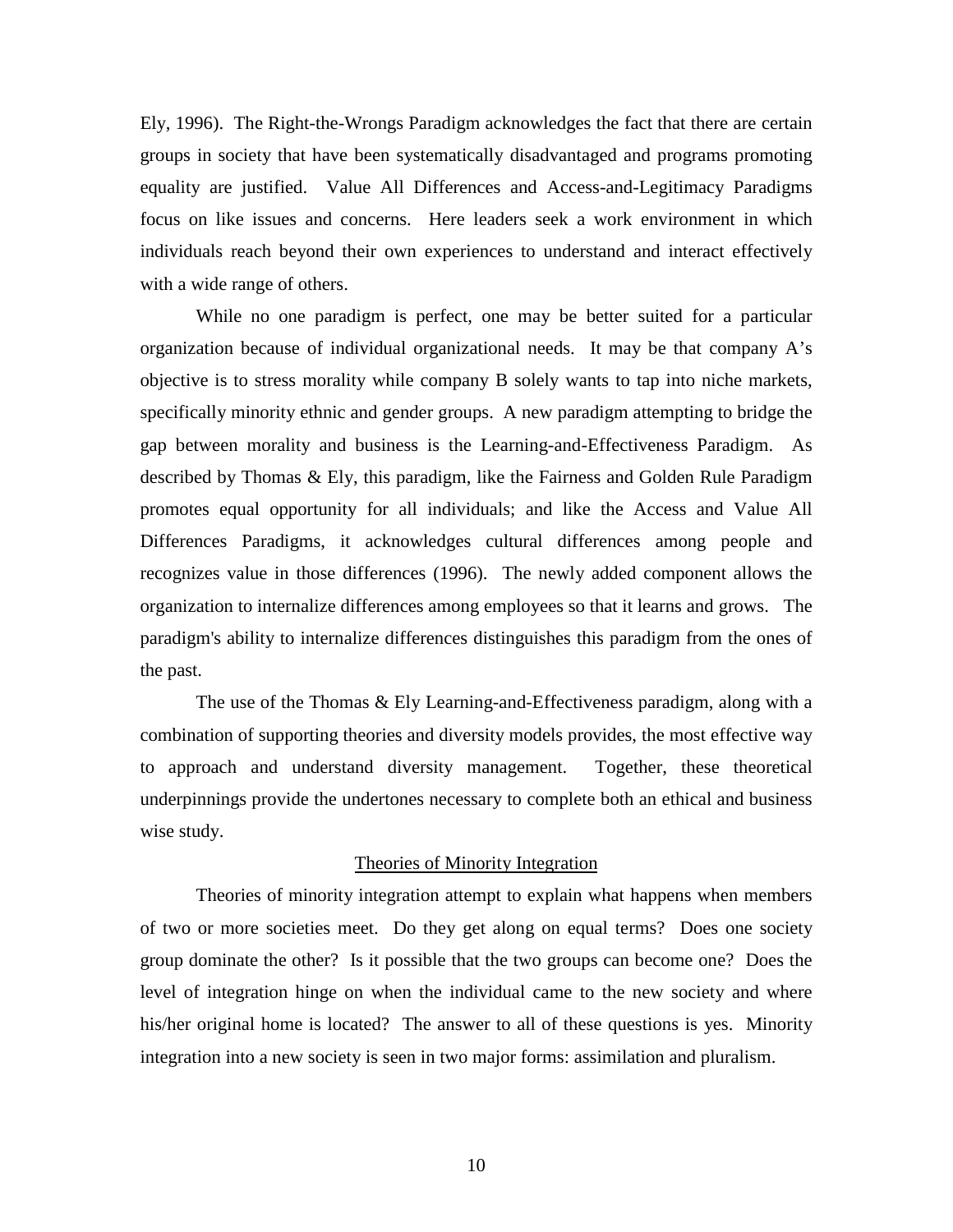#### Assimilation

 During assimilation, minorities integrating into a new society experience boundary reduction (Yinger, 1981), thus leading to a greater homogeneity in the new society (Abramson, 1980). Seen as a process, assimilation has four possible outcomes. These outcomes include the cultural, biological, social, and psychological fusion of distinct groups to create a new ethnically undifferentiated society (Yinger, 1981). At the point of complete assimilation, once distinct ethnic groups no longer exist. For some, European immigrants especially, this is easily accomplished after one or two generations have lived in the U.S. For others, especially those with physical features different from the host society, this is a difficult to impossible task to complete. Complete assimilation is rarely achieved either for the society as a whole or for the specific groups and individuals trying to fit in (Yinger, 1981). What normally happens is that individuals and minority groups assimilate at one or more, but not all, levels.

Cultural assimilation is the adoption of another's cultural traits, such as religion, language, diet, dress, etc. Under this same category is structural assimilation which is more specific to values, beliefs and lifestyles and an increased social interaction among different ethnic groups. This process is also referred to as acculturation and usually calls for the smaller group to take on the characteristics of the larger group. Biological assimilation is the merging of formally distinct groups, and psychological assimilation is the change in one's self-identity. Biological merging of cultures takes place when unions of individuals from different cultural groups produce children.

The manner in which one assimilates into a society is greatly influenced by several items. They include the manner of entrance to the host country, the time of entrance to the host country, demographic factors, the size and concentration of the assimilating population, cultural similarity to the majority/dominant culture, and the physical differences opposite of the host society (Fordham & Ogbu, 1986; Ogbu, 1992).

Thus, the theory in itself suggests that it is more difficult for Asians, blacks, Hispanics, Native Americans and Pacific Islanders to assimilate into the U.S. culture. Fordham & Ogbu go a step further and theorize that it is most difficult for blacks, Hispanics, and Native Americans to assimilate because of their history with the United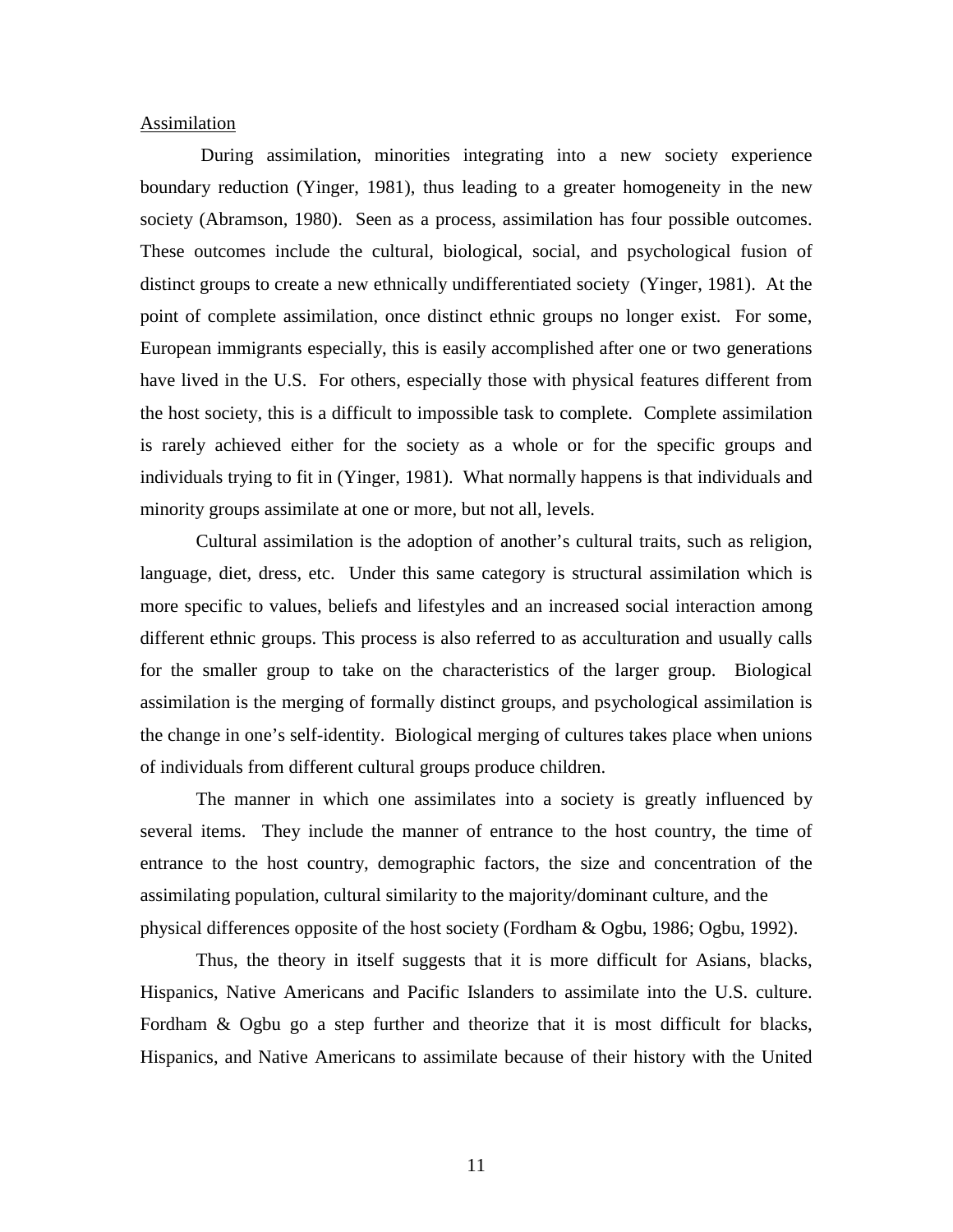States government and how they came to their host country (1986). This distinction is referred to as voluntary and involuntary minorities.

The Melting Pot Theory is a type of assimilation model. It states that all diverse people blend their differences to form one united society.

#### Pluralism

Unlike assimilation, pluralism recognizes the persistence of racial and ethnic diversity. Pluralism theorizes that minorities can maintain their distinctive subcultures and simultaneously interact with relative equality in the larger society. Abramson defines pluralism simply as "conditions that produce sustained ethnic differentiation and continued heterogeneity" (1980). These social processes and conditions encourage group diversity and maintenance of group boundaries. There are two main types of pluralism more evident in modern society: equalitarian and inequalitarian. Equalitarian pluralism is characterized by interethnic relations in which groups retain their culture and, for the most part, structural integrity. All of this is to be accomplished while minority group members participate freely and equally with common political and economic institutions (Marger, 1994). Inequalitarian pluralism results in a society in which minority group members receive unequal shares of economic and political power within the various institutions. Here, ethnic groups are not only separated structurally and perhaps culturally, but also exist in a state of highly unequal access to power and privilege (Marger, 1994).

Pluralism theories support the importance of organizations implementing diversity management training programs in hopes of managing the differences that individuals possess and are not willing to give up in the workplace.

#### Supporting Theories or Research Areas for the Management of Diversity

#### **Ethnology**

Ethnology is a branch of anthropology that studies the cultures of contemporary or present societies comparatively. It is used to study the social and cultural characteristics of different groupings of people. When applied to organizational settings,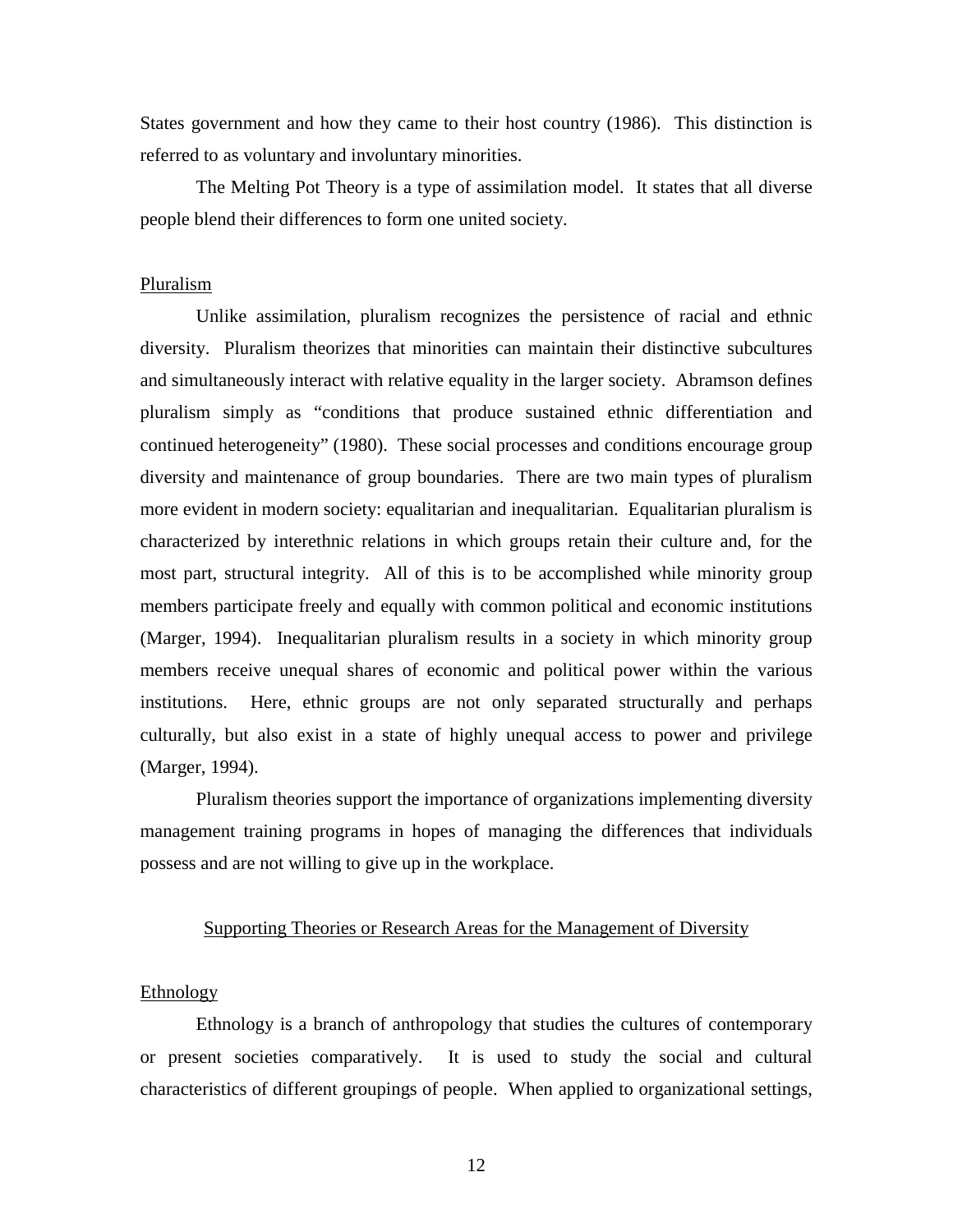such studies have primarily focused on group identity based on nationality and have been applicable to the problems of unequal accessibility across identity groups to informal networks in organizations (Nkomo & Cox, 1996).

#### Embedded Intergroup Theory

The Embedded Intergroup Theory attempts to explain the effects of diversity in identities in organizations (Nkomo & Cox, 1996). Identity groups and organization group membership are thought to be highly related in their effects on social relations in organizations. One's identity group is defined by members who share common biological characteristics such as sex, have participated in equivalent historical experiences, are currently subjected to similar social forces, and as a result have like world views (Alderfer, 1987; Nkomo & Cox, 1996).

The theory has been used to study women and minorities. The research demonstrated how racial group identity influenced cognitions of race relations within the organization (Nkomo & Cox, 1996). The theory also suggests that identity group categorization will always be relevant in an organizational context.

### Intergroup Theory

Intergroup theory defines a group as individuals that share common characteristics. The theory notes that some of these common properties are shared among minorities worldwide. Some common traits thought to constitute a minority group follow (Wagley & Harris, 1964).

- 1. The group receives unequal treatment compared to other individuals with different characteristics.
- 2. The group is easily identifiable because of distinguishing physical and/or cultural characteristics that are held in low esteem by the dominant culture.
- 3. The group feels a sense of community, that each of them shares something in common with others like themselves.
- 4. Membership in the minority group is ascribed.
- 5. Group members practice endogamy; they tend to marry within their group, either by choice or by necessity because of their social isolation.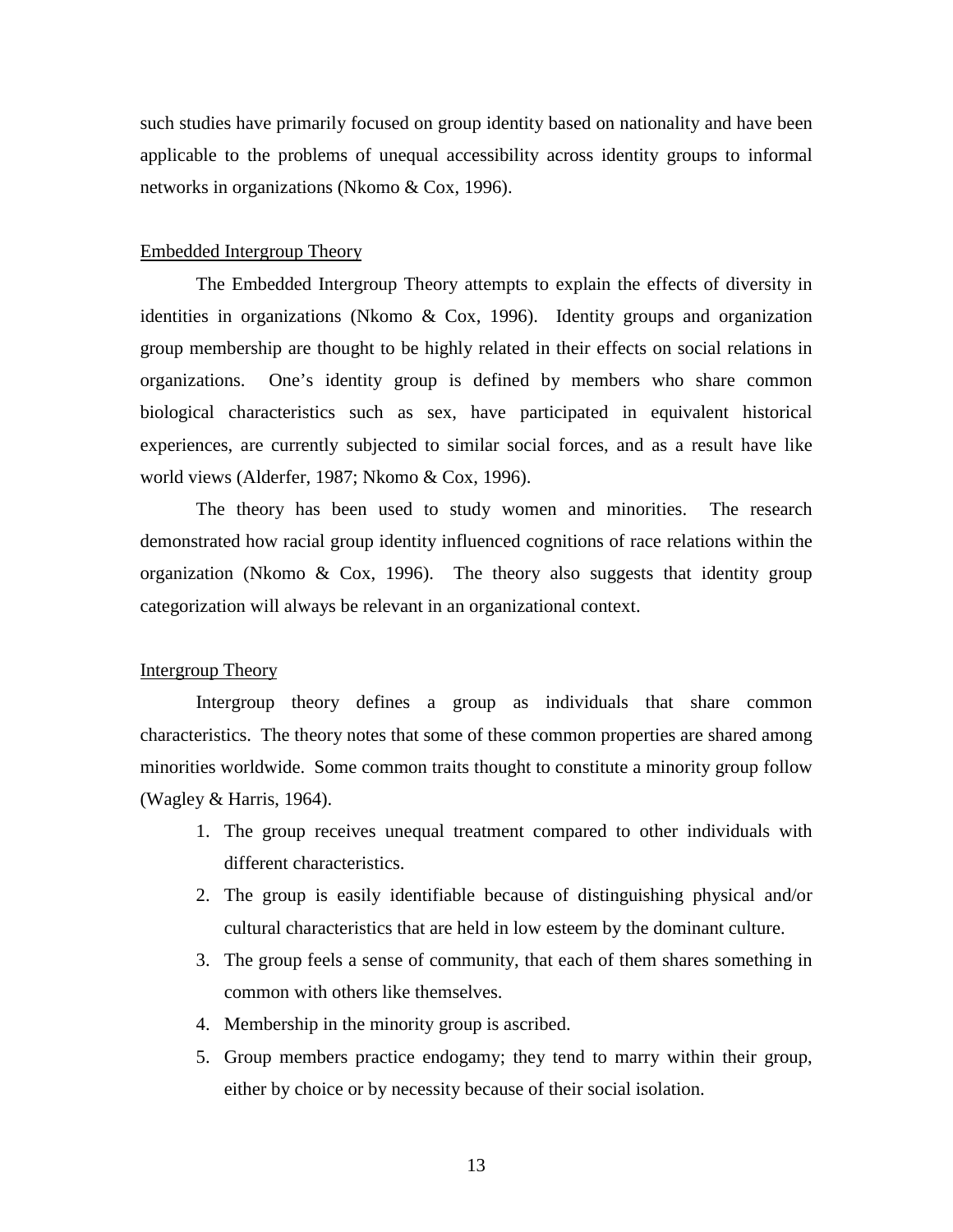Understanding intergroup theory provides insight into why individuals tend to feel more comfortable around like persons.

#### Organizational Demography

Organizational demography refers to the study of the causes and consequences of the composition or distribution of specific demographic attributes of employees in an organization (Cox, 1993). Its central thrust has been to determine the impact of the demographic composition of organizations or work groups on work outcomes. This, according to Cox, relies heavily on the self-definition of ones' group identity (1993). More information on organizational demography and its role in the present study is presented in the Labor Statistics section of this chapter.

#### Racio-ethnicity and Gender Research

Prior to the late 1960s, little attention was paid to the issue of race and gender in the study of organizations (Cox & Nkomo, 1990; Dove, 1996; Ghiterlman, 1992; Gregory & Hughes, 1996; and Peceri, 1994), suggesting that employees were void of these identities (Nkomo & Cox, 1996). The topical awakening began shortly after the passage of equal employment opportunity and anti-discrimination legislation. Most of this literature revolved around categories covered by the newly passed legislation: sex, race, national origin, religion and age. The goal of much of the earlier research was to document differential treatment in organizations based on racio-ethnicity and gender (Nkomo & Cox, 1996). These narrowly focused studies often compared only blacks and whites and investigated racism and sexism along with other forms of discrimination.

#### Social Identity Theory

Originally proposed by Tajfel in 1974, the Social Identity Theory explains the groups' identity affect on human behavior (Nkomo & Cox, 1996; Strobe, Kruglanski, Bar-Tal, and Hewston, 1988; and Sanchez & Brock, 1996). This cognitive theory proposes that individuals tend to classify themselves and others into social categories and these classifications have a significant affect on human interactions and are also used as a means of self-reference (Nkomo & Cox, 1996; Strobe et al., 1988). Categories such as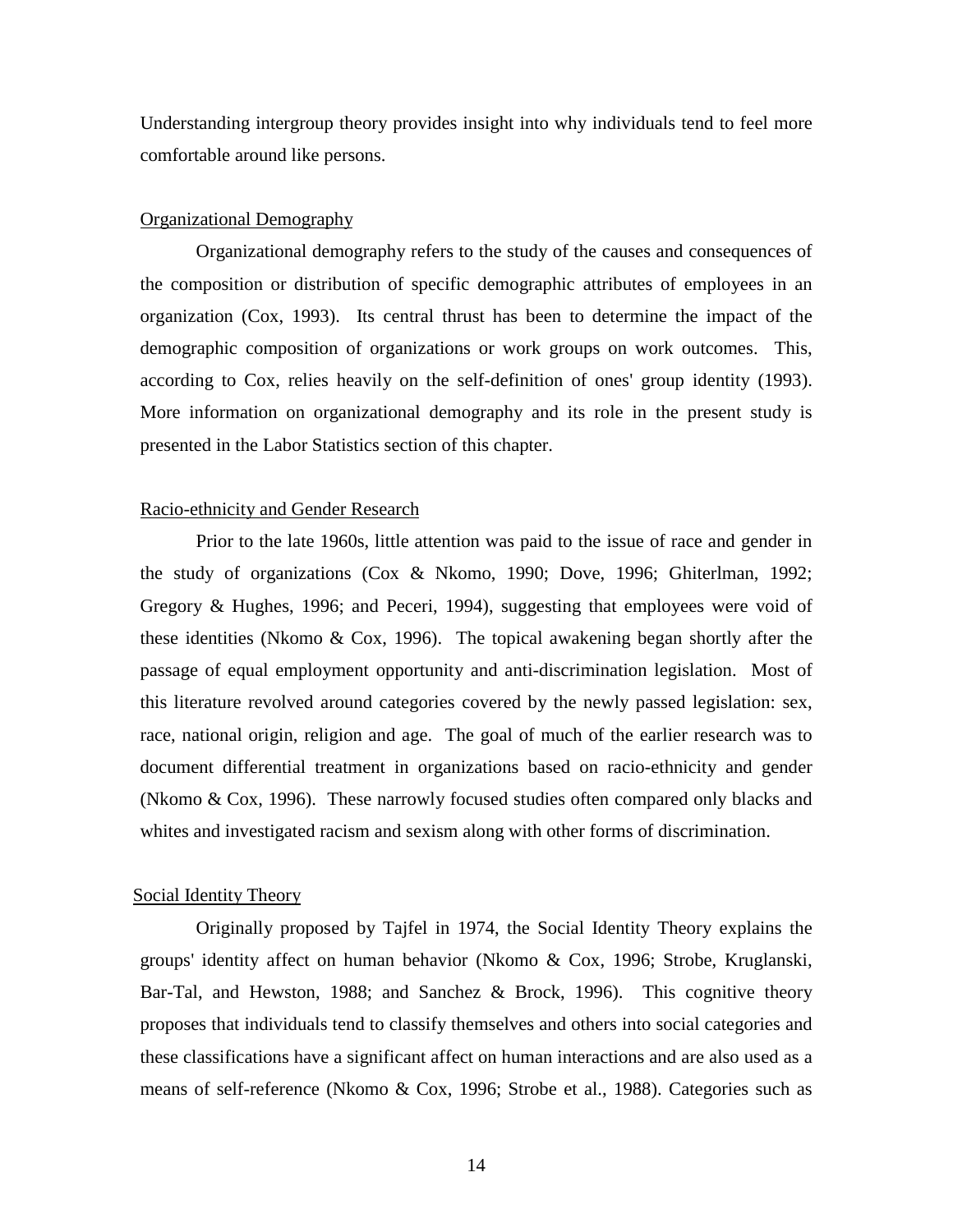nationality, ethnicity, and gender are internalized and are thought to constitute a potentially important aspect of the individual's self-concept, the social identity.

This theory suggests that individuals are not a static entity, but when a particular group membership does constitute a salient aspect of the momentary self image, the individual will come to apply the norms and stereotypes associated with that category to oneself and thus come to regard self as interchangeable with other in-group members (Stroebe et al., 1988). Simply put, individuals differ in their thresholds for perceiving groups as entities and differences in self-consciousness may affect an individual's propensity to identify with a particular social group.

In field studies of ethnic prejudice, the theory demonstrates that individual differences may explain variation in prejudice attitudes within rather than between particular social groups (Stroebe et al., 1988). The major contribution in the field of diversity, according to Nkomo and Cox, is the notion that "people within social groups differ in the relative importance that any particular social identity has in their self concept" (1996).

#### Adams' 1965 Equity Theory (Figure 2.1)

Developed in 1965, equity theory is known primarily as a motivational theory. It was originally designed to answer two major questions: 1) what do people think is fair and equitable; and 2) how do they respond when they feel they are getting far more or far less from their relationships than they deserve? It has been used to predict human reactions in four major areas: exploiter/victim relationships, philanthropist/recipient relationships, business relationships, and intimate relationships (Adams, 1965).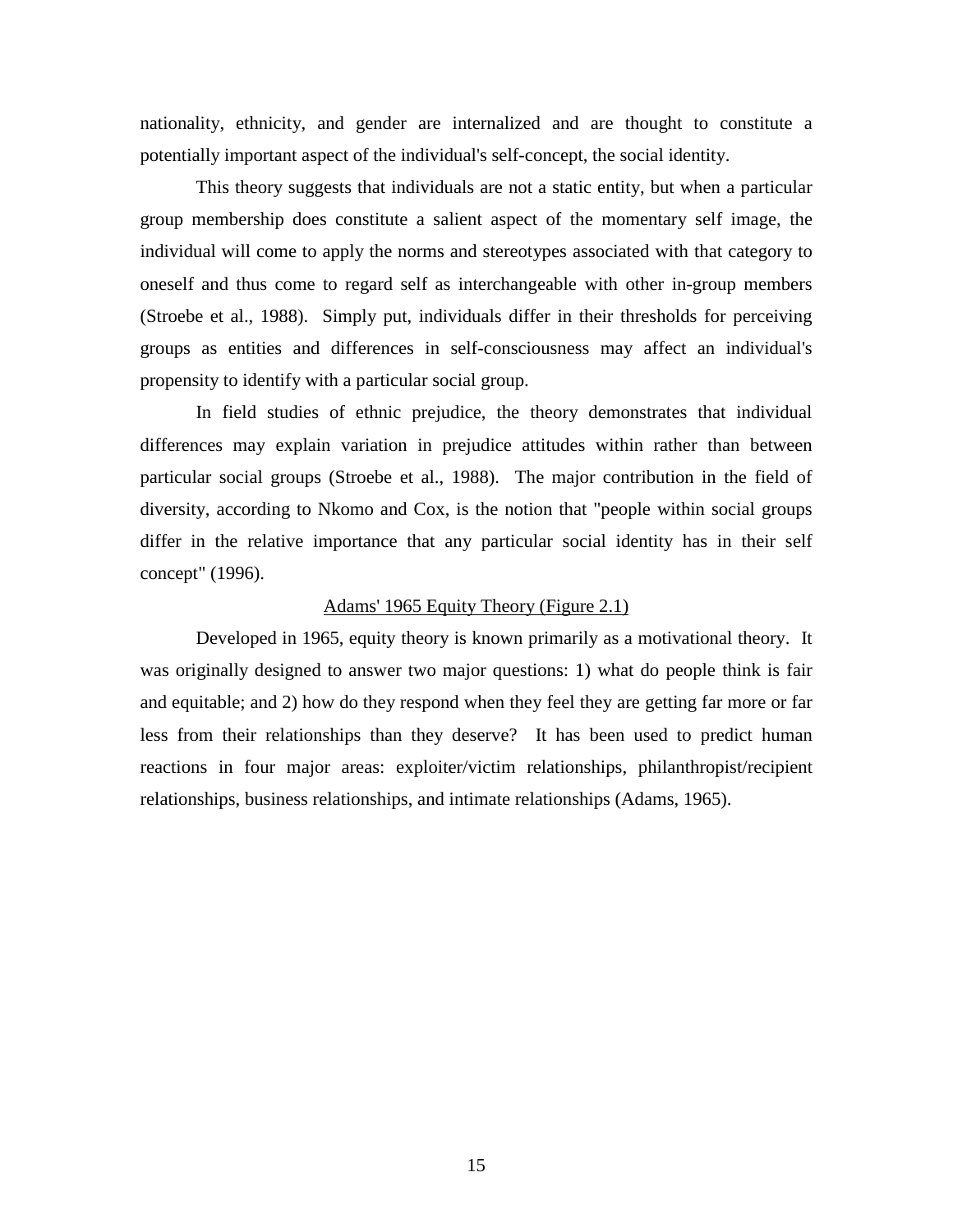# **[INSERT ADAMS' MODEL FIGURE 2.1 ]**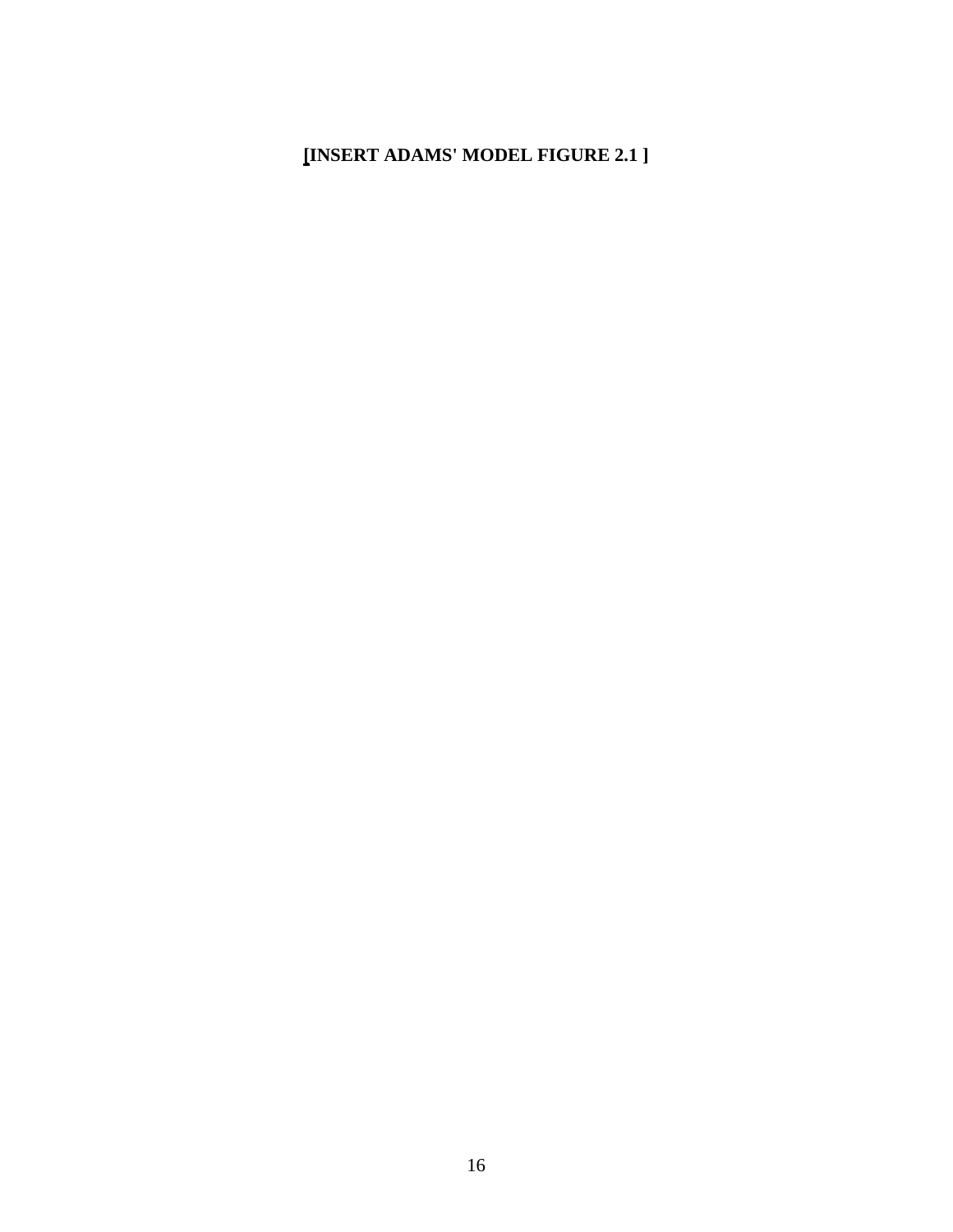The theory attempts to explain satisfaction with outcomes and to predict changes in behavior (Dunham & Smith, 1979).

While the theory suggests equity, it was built around the notion that inequity or inequality exists among individuals. The theory starts with an exchange whereby individuals give something in return for something. The theory asserts that individuals evaluate their own circumstances by comparing them to others' circumstances (Dunham & Smith, 1979). What individuals bring to the relationship is considered to be inputs or investments in the relationship. Their returns on these personal investments are known as outputs.

According to the theory, four different perceptions may influence an individual's evaluation of a situation:

- 1. the person's perceptions of his or her own inputs to the situation  $(I_P)$ ;
- 2. the person's perceptions of the inputs of the comparison other to the situation  $(I<sub>O</sub>)$ ;
- 3. the person's perceptions of his or her own outcomes  $(O_P)$ ;
- 4. the person's perceptions of the outcomes  $(O<sub>0</sub>)$  of the comparison other.

According to the theory, a person will examine two ratios:

 $O_P/I_P$  = the ratio of the person's perceived outcomes to perceived inputs and;

 $O_0/I_0$  = the ratio of the person's perceptions of the comparison person's outcomes to the comparison person's inputs.

Upon comparing ratios, one of three conditions is thought to occur for the individual. Two of the three conditions are presented. The third one is beyond the scope of this study.

- 1. A state of perceived equality, thus the individuals are satisfied with this condition and try to maintain it.
- 2. The relationship reflects a state of inequality. In this case, the person perceives insufficient outcomes or excessive inputs in reference to the comparison other; thus the individual is dissatisfied with his or her condition and strives for a state of perceived equality. This state of equity or equality may be obtained by doing one or more of the following things: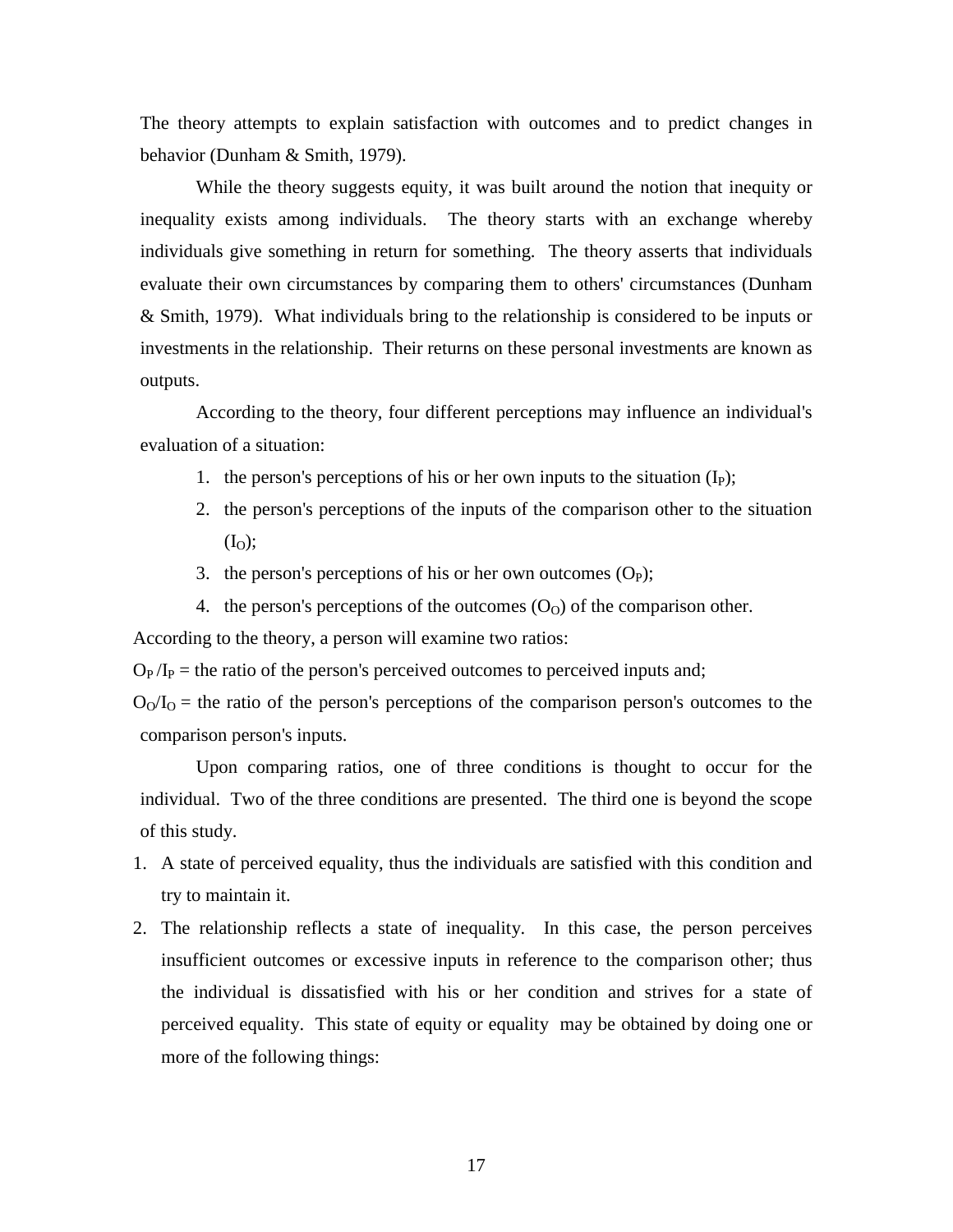- a. decrease inputs;
- b. increase outcomes;
- c. distort inputs and/or outcomes cognitively;
- d. leave the situation; and/or
- e. change comparison other (the person with whom they compare themselves and who they see as their equal)

The model on a whole provides some valuable insight on the determinants of satisfaction and motivation (Dunham & Smith, 1979); more importantly, how employees perceive equity.

 Possible inputs for Adams' Equity Theory include age, education, ethnic background, experience, health, intelligence, job effort, personal appearance, possession of tools, seniority, sex, skill, social status, spouse's characteristics, and training. Likely inputs within the equity theory model that are applicable to the business relationship are education, effort, job performance, loyalty, seniority, and skill.

Possible outputs for Adams' equity theory include benefits, fate uncertainty, intrinsic rewards, job perquisites, job status, monotony, pay, poor working conditions, satisfying supervision, seniority, and status symbols. Within the equity theory model that is applicable to the business relationship; job satisfaction, opportunity, pay, privileges, and recognition are used as outputs.

The major difficulty with using this theory is that it does not yield precise hypotheses and predictions (Miner, 1990). It is also unclear how people come to view various factors as inputs and outputs. The Adams' Model takes for granted the weight of importance of the inputs and outputs. There is a fair amount of research on the effectiveness of this model. Most of the studies have found it ineffective except when comparing personal inputs and pay. The 1965 model does not define nor profile the employee and organization, thus leaving a gray area.

### Cox's 1993 Interactional Model of Cultural Diversity (IMCD) (Figure 2.2)

The Interactional Model of Cultural Diversity is rooted in the belief that the theory of diversity is found in psychology, sociology, anthropology, and organizational behavior. Its framework suggests that a combination of "phenomena related to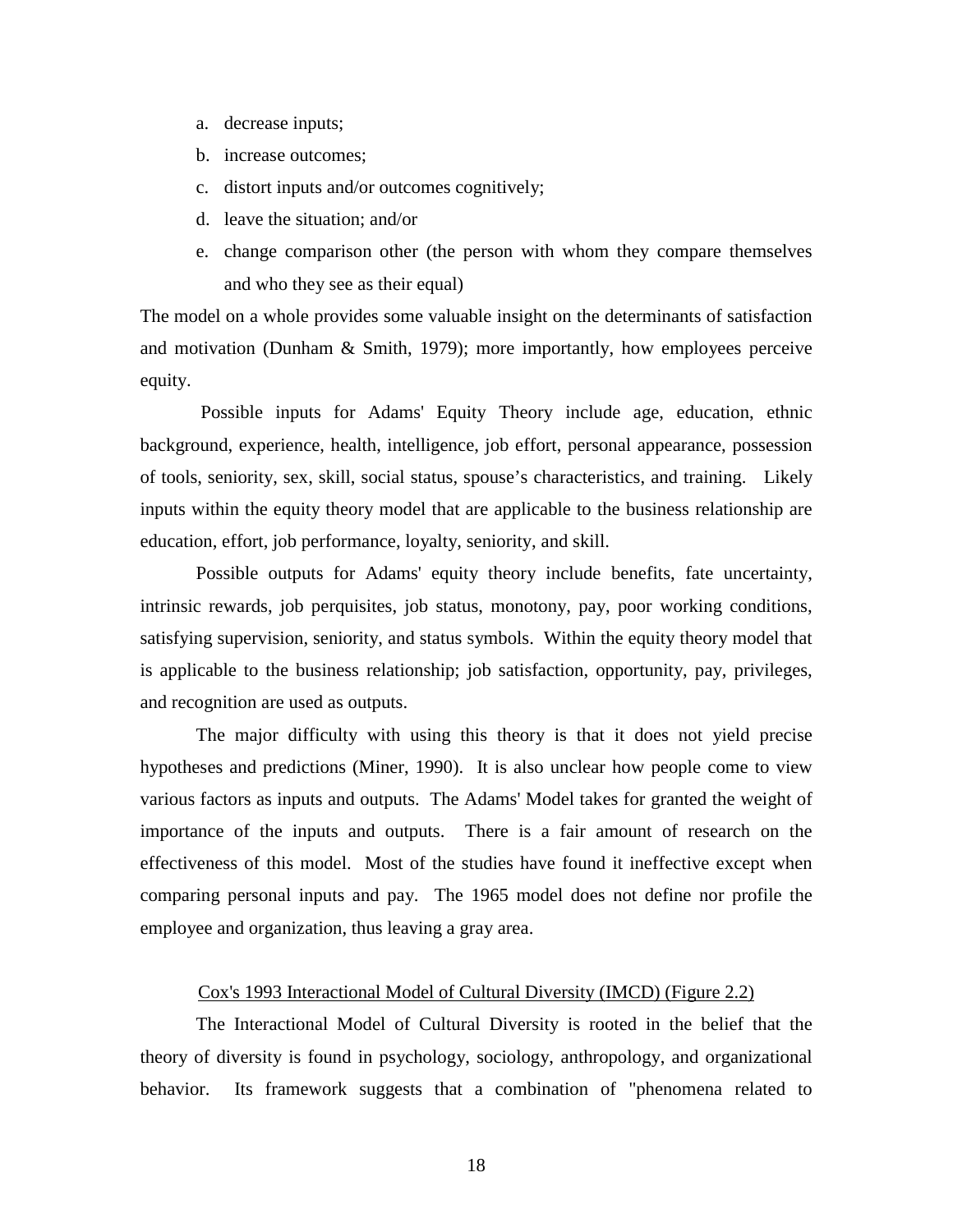differences in the group identities of workers combine to create potent effects on their career experiences" (Cox, 1993). The basis for this argument states that there are three factors that together explain how a diversity climate influences individual career outcomes and the organizational effectiveness. Diversity climate has three levels of factors: individual-level factors, group/intergroup factors, and organizational-level factors. Please refer to Figure 2.2 for the IMCD.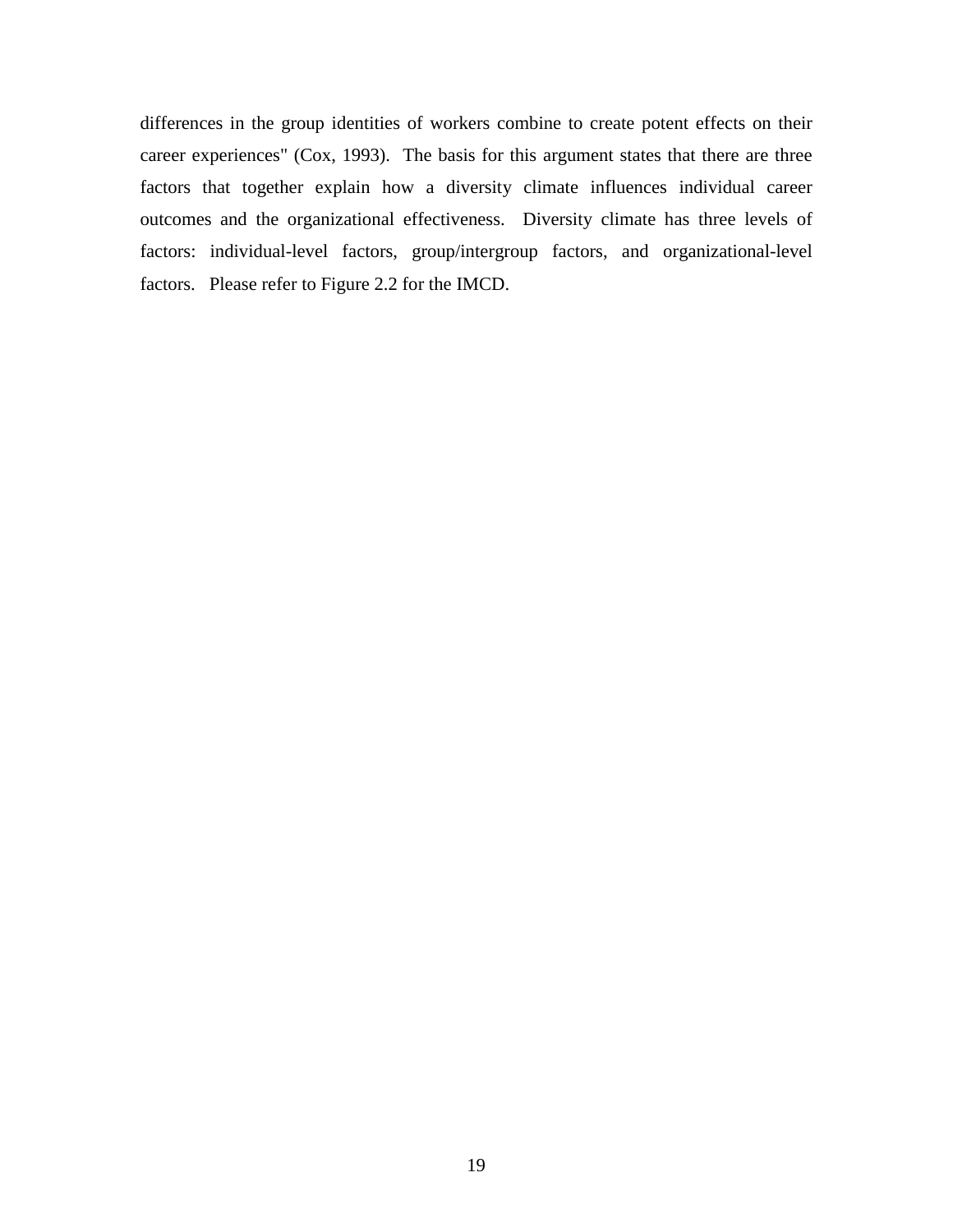# **[INSERT COX'S MODEL FIGURE 2.2]**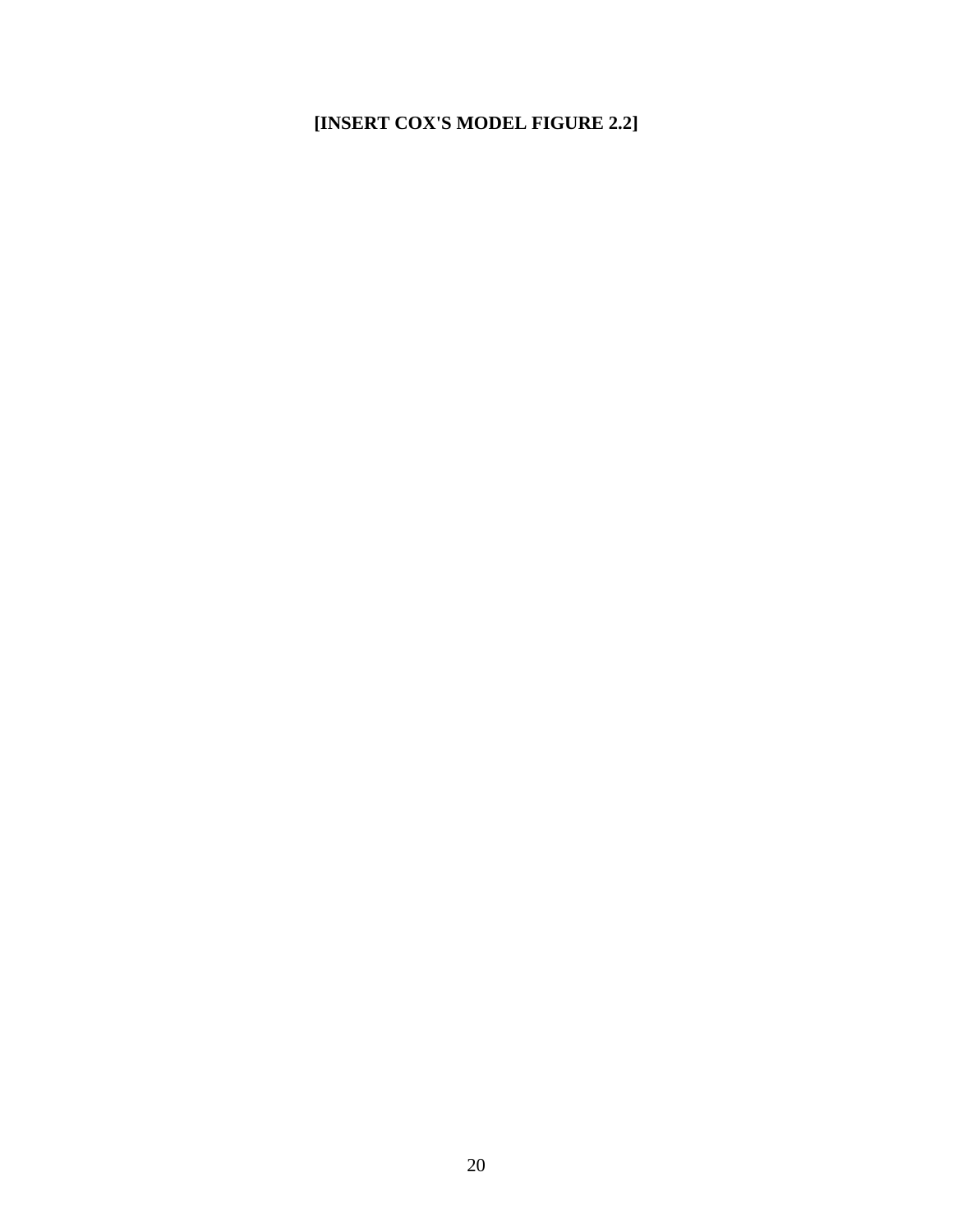Individual-level factors are defined by personal identity structures, prejudice attitudes, stereotyping, and personality. Cultural differences, ethnocentrism, and intergroup conflict define group/intergroup-level factors. Cultural and acculturation processes, structural integration, informal integration, and institutional bias in the human resources system define organizational-level factors.

 It is proposed that the diversity climate influences the individual career outcomes of individuals in two ways: affective outcomes and achievement outcomes. Affective Outcomes consist of how people feel about their work and their employer. It is measured by job/career satisfaction, organizational identification, and job involvement. For example, it is assumed that in many organizations employee morale and satisfaction are related to identity groups such as gender and racio-ethnicity. Job performance ratings, compensation, and promotion/horizontal mobility rates measure Achievement Outcomes of Individuals (or career outputs). These individual outcomes, in turn, are expected to have an impact on a series of first level organizational effectiveness measures, such as attendance, turnover, productivity, work quality, and recruiting success.

Cultural differences, structural integration, and informal integration are thought to have direct implications on the contributions of employees with regards to total quality initiatives that depend heavily on employee involvement (Cox, 1993). Within this model, this impact is thought to influence Creativity/Innovation and Work Group Cohesiveness and Communication directly. This relationship is noted in the model by the use of boxes and an arrow flowing from Diversity Climate into Organizational Effectiveness. In forprofit organizations, these outcomes ultimately translate into second-level results, such as market share, profitability, and achievement of formal organizational goals. In not-forprofit organizations, the individual contributions are still very important in determining the extent to which organizational goals are achieved (Cox, 1993).

The major difficulty with using the Interactional Model of Cultural Diversity (Cox, 1993) in the proposed study lies in the fact that the model is too broad in its definition of diversity climate. More specifically, the model lacks the actual stimulus of diversity programs and/or sensitivity training. Diversity is seen as a climate and not one specific stimulus. The unit of analysis in the Interactional Model is the organization. In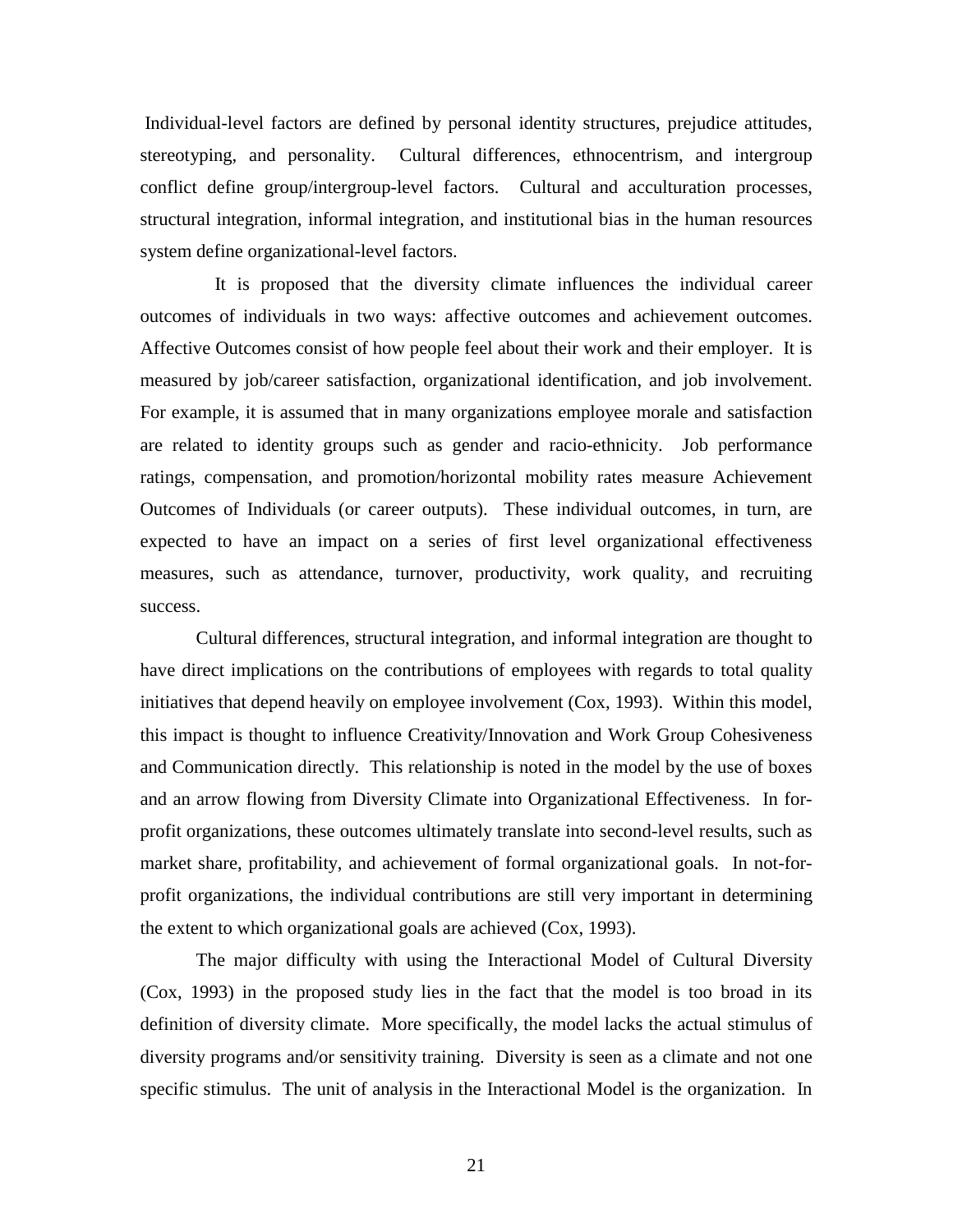order to measure the effectiveness of diversity programs and sensitivity training; the unit of analysis would need to be the individual.

## Charles' 1994 Proposed Relationships of Factors Affecting the Recruitment, Retention & Promotion of Blacks into Upper-Level Lodging Management Model (Figure 2.3)

In 1994, Charles conducted an exploratory study designed to develop a career profile of black managers in the hotel industry. The information gathered from the study was designed to dispel or validate various beliefs surrounding blacks in the lodging profession. Charles presents a model outlining factors determined by the individual (inputs) and decisions controlled by the organization (outputs) much like the 1965 Adams' Model (Figure 2.1). In addition to the individual inputs and outputs, Charles profiles changing labor market forces, current labor laws, and the factors determined by the organization that together influence the decisions made by a company to recruit, retain and promote black lodging managers. Please refer to Figure 2.3 for the Charles Model.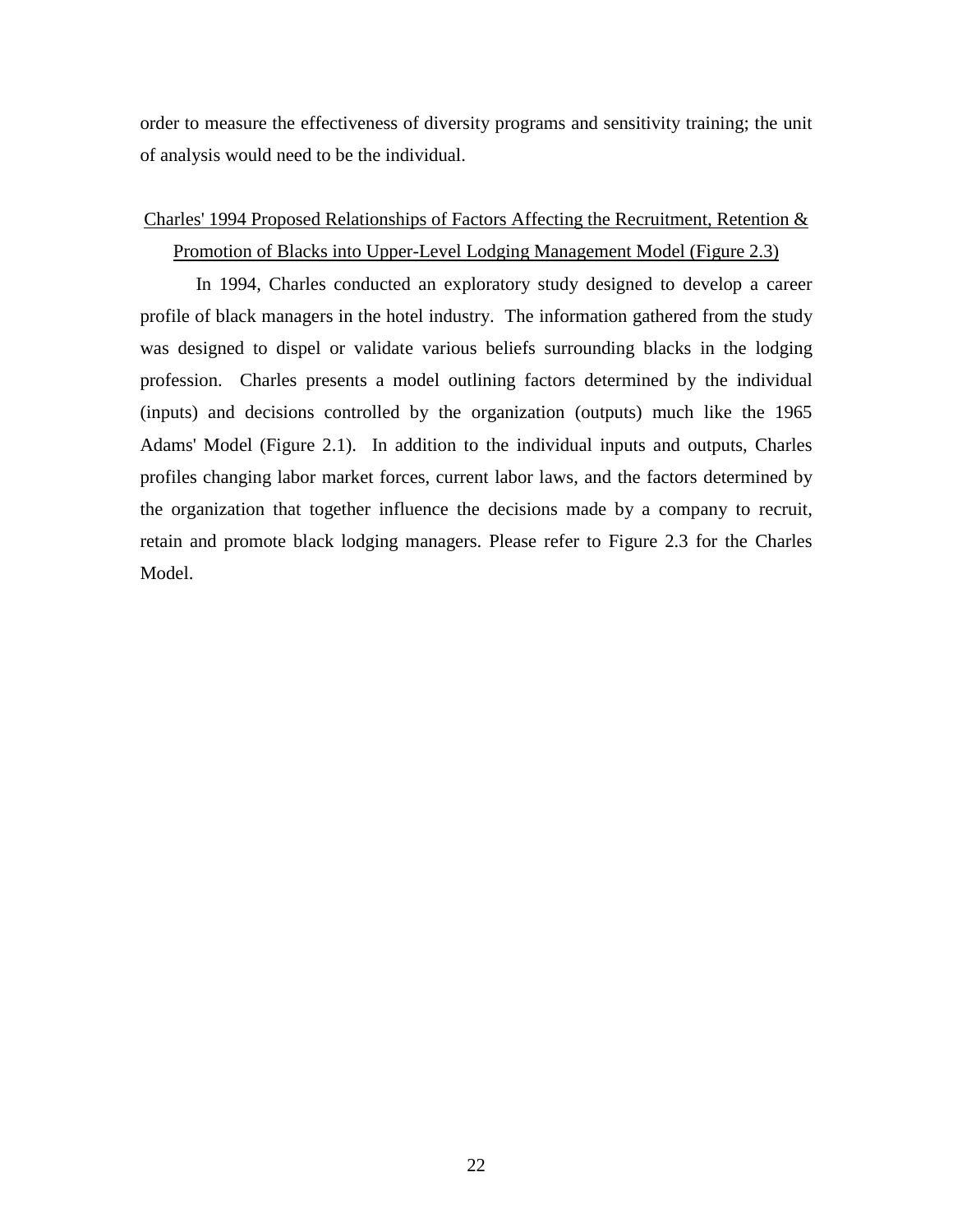# **[INSERT CHARLES'S MODEL FIGURE 2.3]**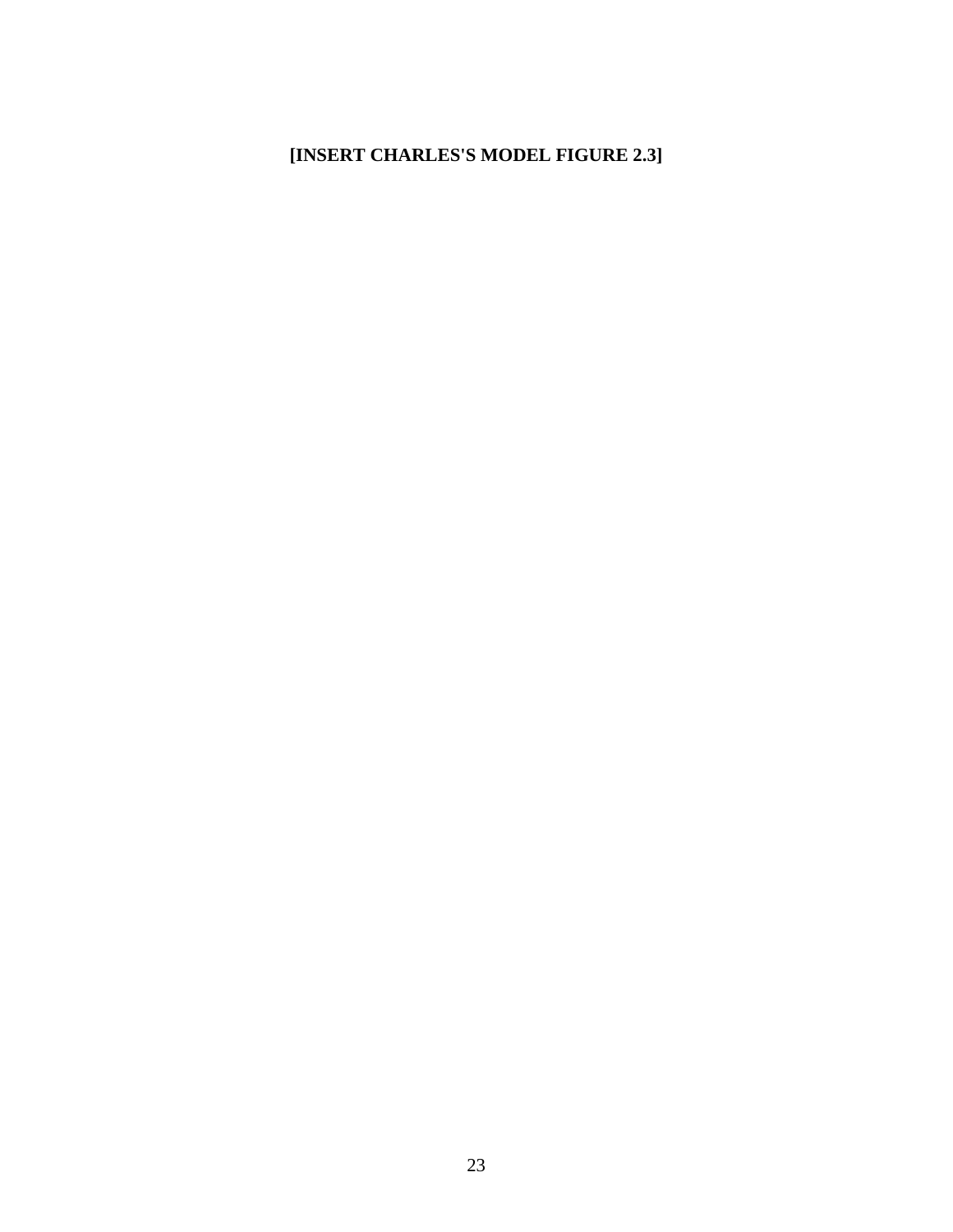The conceptual framework is built around the premise that there are several factors that affect the status of blacks and other minorities in lodging management and a literature review (Charles, 1994). Charles stated that, "The decision to recruit, retain and promote persons in upper-level lodging management is heavily affected by, or dependent on, two sets of factors: those that are controlled by the individual and those that are controlled by the power structure governing the organization" (1994). Factors determined by the organization include race discrimination, training and development, diversity training, performance evaluation, and mentoring. These factors are thought to affect the outputs of the black or minority employees.

Factors determined by the individual include previous experience, education, leadership skills, and the perception of the service industry. These factors, according to Charles, influence or enhance the advancement possibilities of blacks in spite of discrimination (1994). Labor market forces were defined in the model as changing labor pools high diversity, labor law, Title VII, and affirmative action programs. Decisions (outputs) used in the model include recruitment, retention, and promotion.

The major problem with the use of this model is in its justification of variable selection and layout (the lack of direction in the model with regards to influence). While the model was tested only once with a sample size of seven black lodging managers, its findings are highly suggestive and can be supported by other sources not mentioned in the Charles study. The Charles study sheds insight on the importance of the organization of personal outputs and the underpinning influences (labor market forces and labor laws) affecting the proposed relationships of minority employees in hospitality management.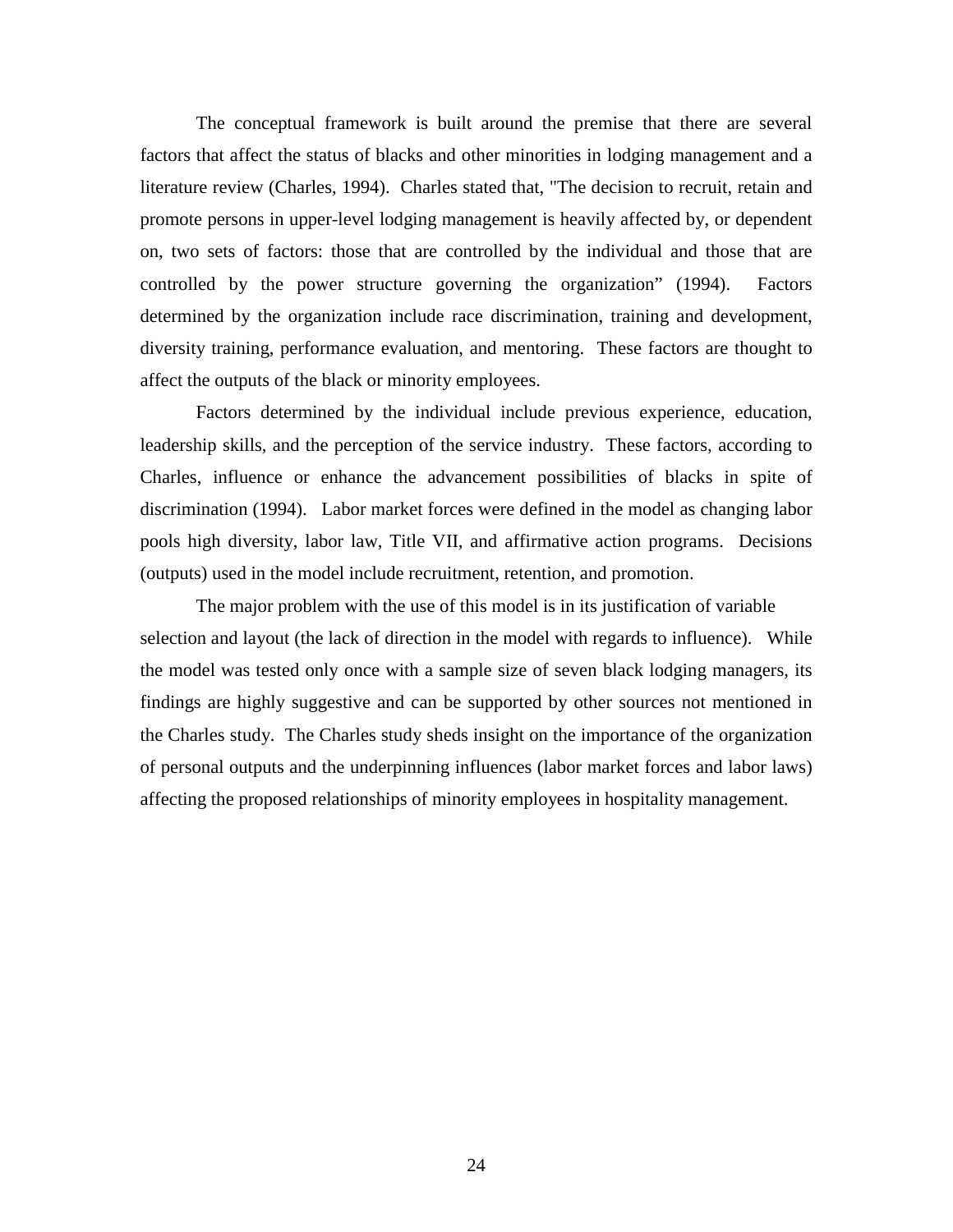#### **National Demographic and Employment Trends**

The demographic composition of the labor force is expected to change because the population and workforce participation will change (Bowman, 1997). The supply of workers or labor force is projected to increase by 15 million over the 1996-2006 period, from 134 million to 149 million (Bowman, 1997). The composition of those participating in the 1996-2006 workforce will change with regard to age, gender and racio-ethnicity. The labor force age 45-64 will grow faster than any other age group as the baby-boomer (born 1946-64) continue to age. The participation of women in nearly all age groups is projected to increase. Men's labor force participation rates are projected to continue to decline for all groups under 45 years of age. The Asian and other (Pacific Islanders) labor force and Hispanic labor force are projected to increase faster than other groups, 41% and 36%, respectively. This is due in part to the high immigration and higher than average birth rates. The black labor force is expected to grow by 14%, faster than the 9% growth rate for the white labor force. By 2006, the black and Hispanic labor forces will nearly be equal in size, as more Hispanics than blacks will enter the labor force over the 1996-2006 period. Over this same time period, total employment is projected to increase by 14% or 19 million from 132 million in 1996 to 151 million in 2006. Refer to Table 2.1 for a profile of the projected labor force of 1996-2006. The following information is from the BLS Employment Projection for the 1996-2006 period.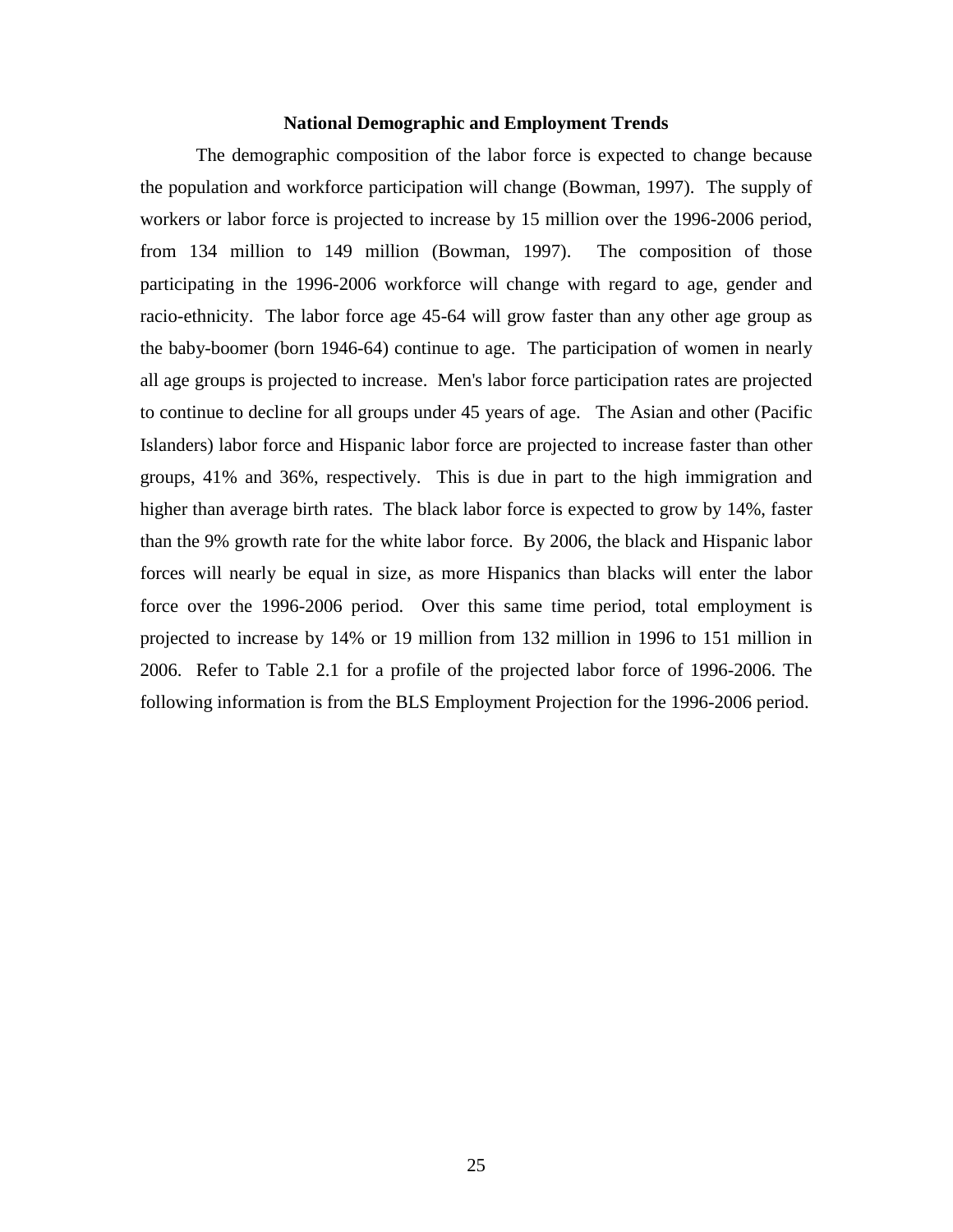# **[INSERT TABLE 2.1]**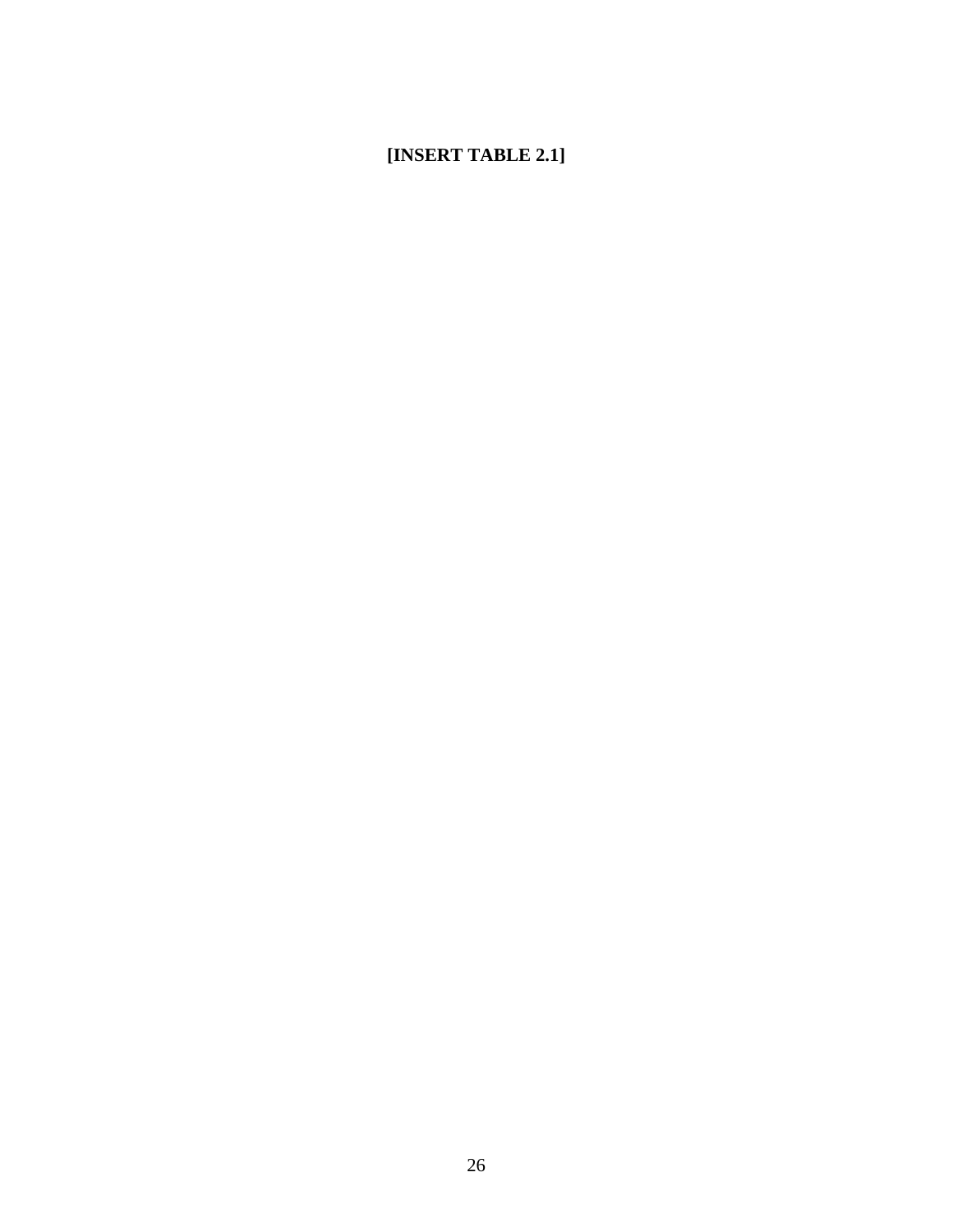The service-producing industries will account for virtually all of the job growth (Bowman, 1997). The U.S. lodging employment in 1996 was 1.7 million, up from approximately 1.6 million in 1990, and paid \$17.6 billion in wages and salaries during 1996 (Dacy, 1998). A portion of the civilian employment occupations with the largest job growth is profiled in Table 2.2.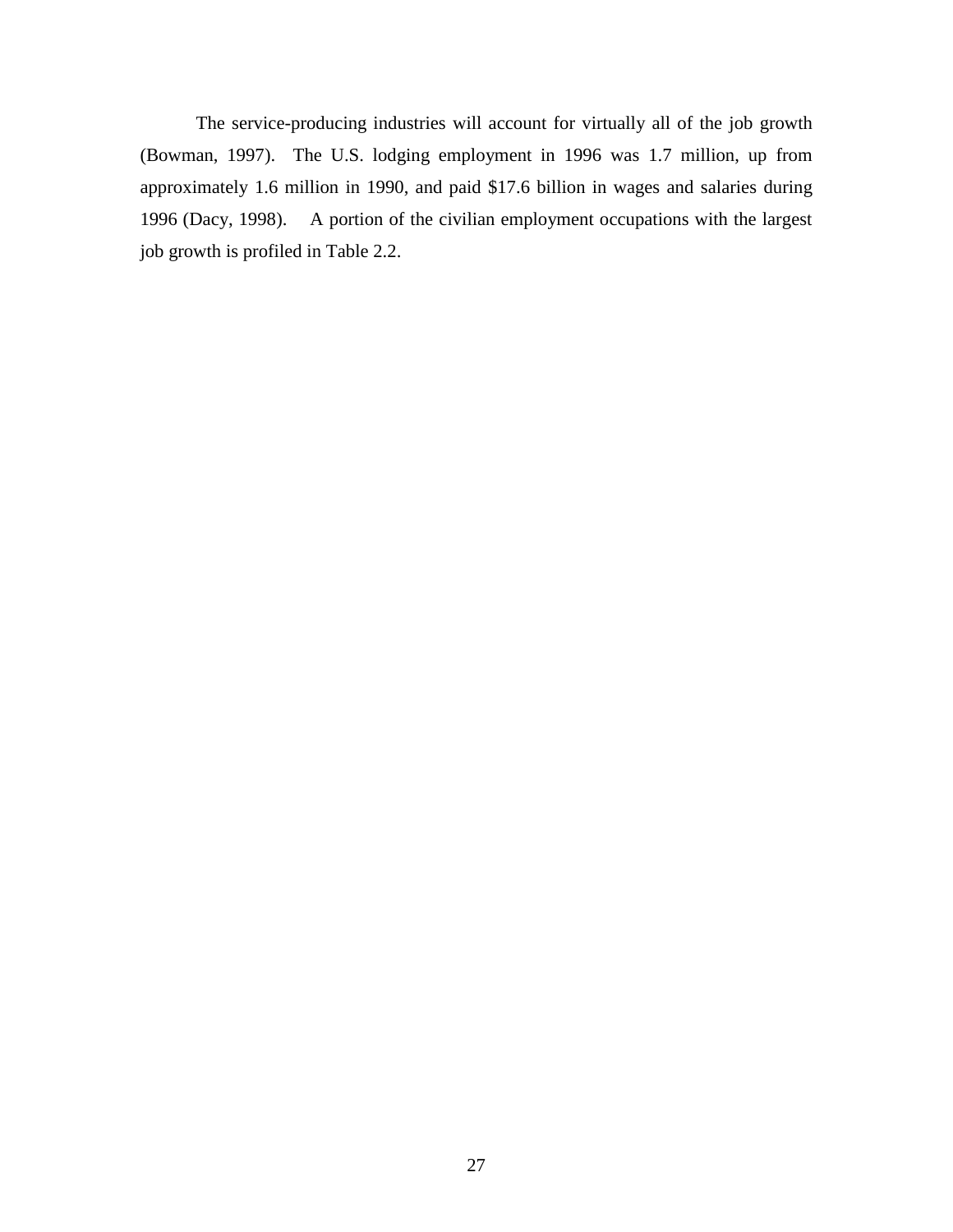# **[INSERT TABLE 2.2]**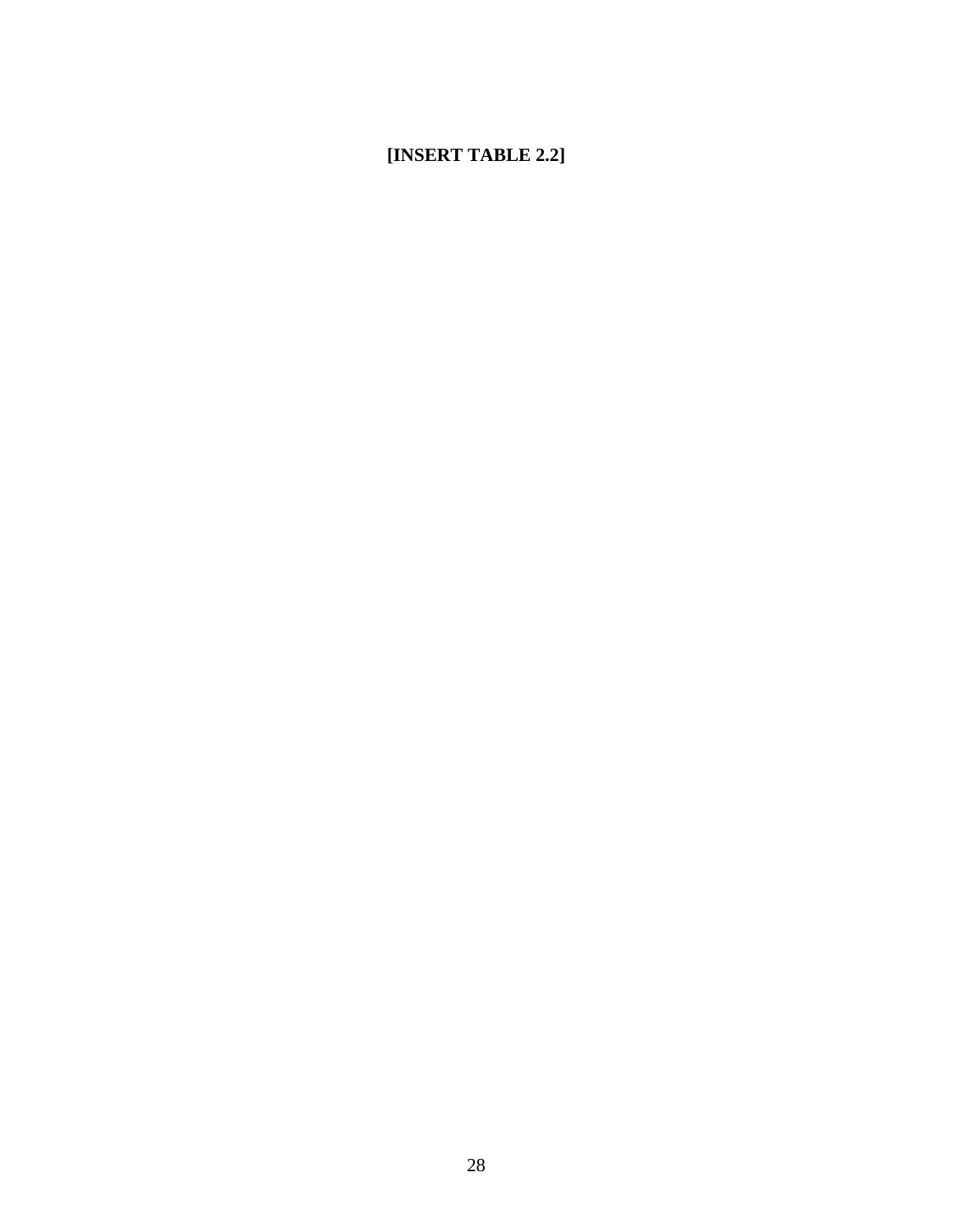#### **Diversity Management Training Programs**

According to the Employment and Training Administration (ETA) of the U.S. Department of Labor, training is the transfer of work-related skills, knowledge, or information and is offered at the establishment or at another location during work hours or at other times (Horrigan, 1997). Training programs should stress learning, skill development, and behavioral changes. As noted by Haywood, the major purpose of training is to help an organization compete more effectively (1992). It is a means to an end, not the end product itself, and should be approached strategically in conjunction with other operational and business functions. Training can take place in an informal or formal manner. Formal training programs are planned in advance and are structured in nature.

In analyzing training programs, Haywood noted that successful training programs contained eight critical elements of common characteristics (1992).

- 1. Fundamental belief that employees represent a company's most important asset and have the potential to make great contributions to a company's success.
- 2. Organizational commitment to education, training and development, equality between people, involvement, and widespread opportunities.
- 3. Links to the inevitable evolutionary processes that affect strategic planning, product market, corporate identity, and corporate values systems.
- 4. Concern for organizational and departmental effectiveness that provides the opportunity or encouragement to apply newly learned knowledge, skills, or behaviors.
- 5. Interest in competency-based learning that not only goes beyond more awareness and understanding but focuses on current and future business concerns to help determine the achievement or maintenance of competitive advantage.
- 6. Determination of realistic and achievable goals for training in effecting and implementing change, followed by an identification of who should be trained, where, when, and at what cost.
- 7. Development of training specifications so methods can be matched to requirements, trainers can be selected, and training can be sequenced.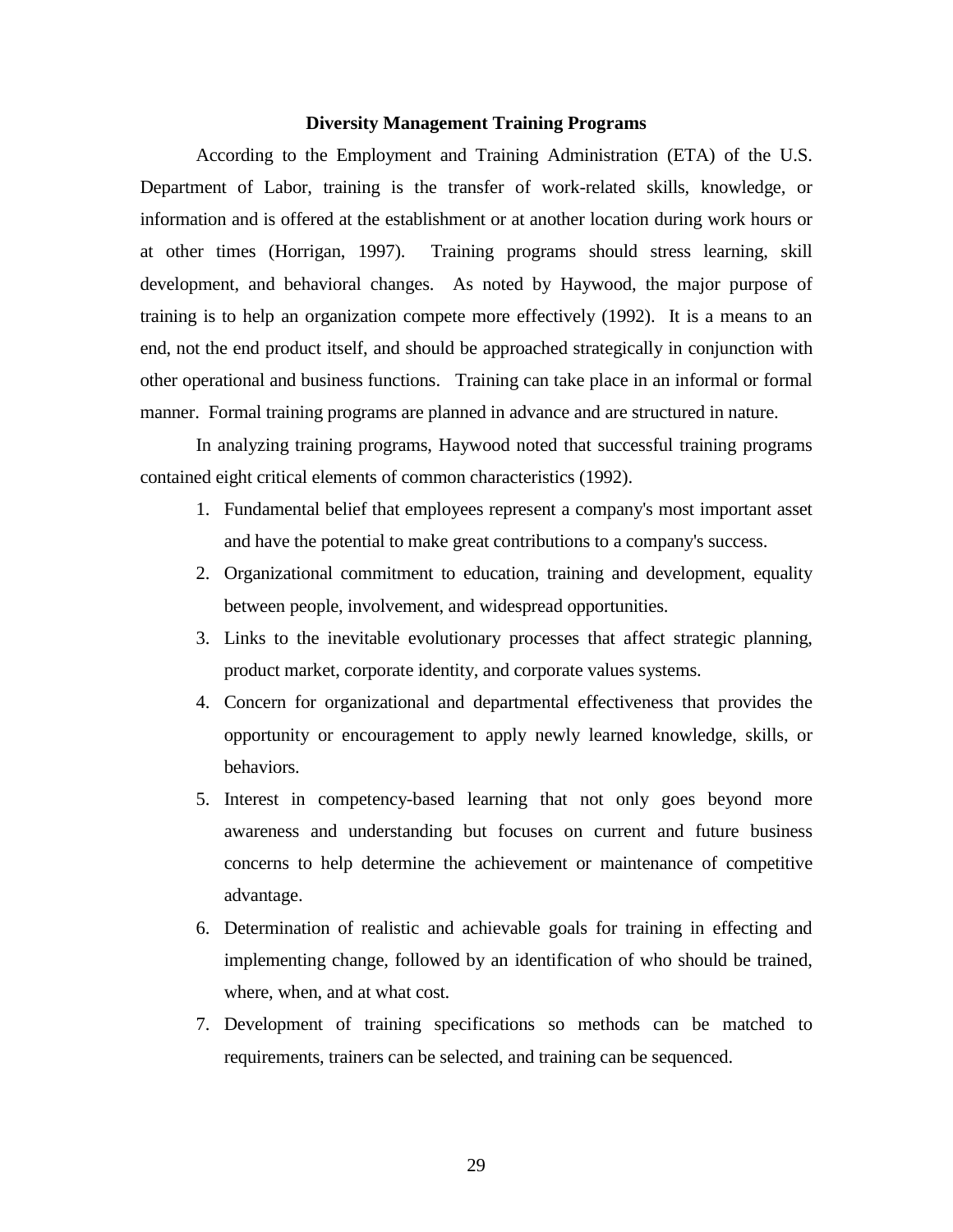8. Establishment of an evaluation system to measure and communicate the effectiveness of training and to assess the commitment of all participants.

In a study conducted by the ETA of the U.S. Department of Labor, three different aspects of training were measured for the period in May through October of 1995. The study surveyed well over 1000 private nonagricultural establishments. A sample size of approximately 170 establishments was set for each industry class. Among the surveyed were establishments representing Standard Industrial Classification (SIC) 70 (lodging) and 58 (food service).

Of those surveyed, a greater number of hours were spent in computer training (2.1 hours per employee) than any other type of formal training. Formal training in job skills accounted for 67 percent of the total hours of training. Occupational safety training was provided by 72 percent of the surveyed establishments. Funds spent on in-house training salaries ranged from a low of \$139 to a high of \$236 per employee depending on the number of employees. Funds spent on outside training programs ranged from a low of \$63 to a high of \$135 per employee. Much of the difference across the dollar figures depended on the size of the company. On the average, larger companies spent more on training than did smaller ones.

Relevant to the present study is the ETA's finding on awareness training. Defined as training that provides information on policies and practices that affect employee communication and employee development, awareness training was given little attention. Please refer to Tables 2.3 (Percentage Of Total Training Hours Spent In Various Formaltraining Programs) and Table 2.4 (Number Of Formal-training Activities Per Employee) for a listing of all training programs, the percentages of hours spent in training, and the level of activities. Some 44 percent of establishments had mentoring programs, slightly more than 40 percent of the establishments reported using individualized career development plans, and 24 percent had formal apprenticeships.

Awareness training programs obtained lower ratings when compared to the other formal training programs with regard to the hours spent, not by the number of formaltraining activities. ETA did not provide any insight as to why some programs faired better than others did.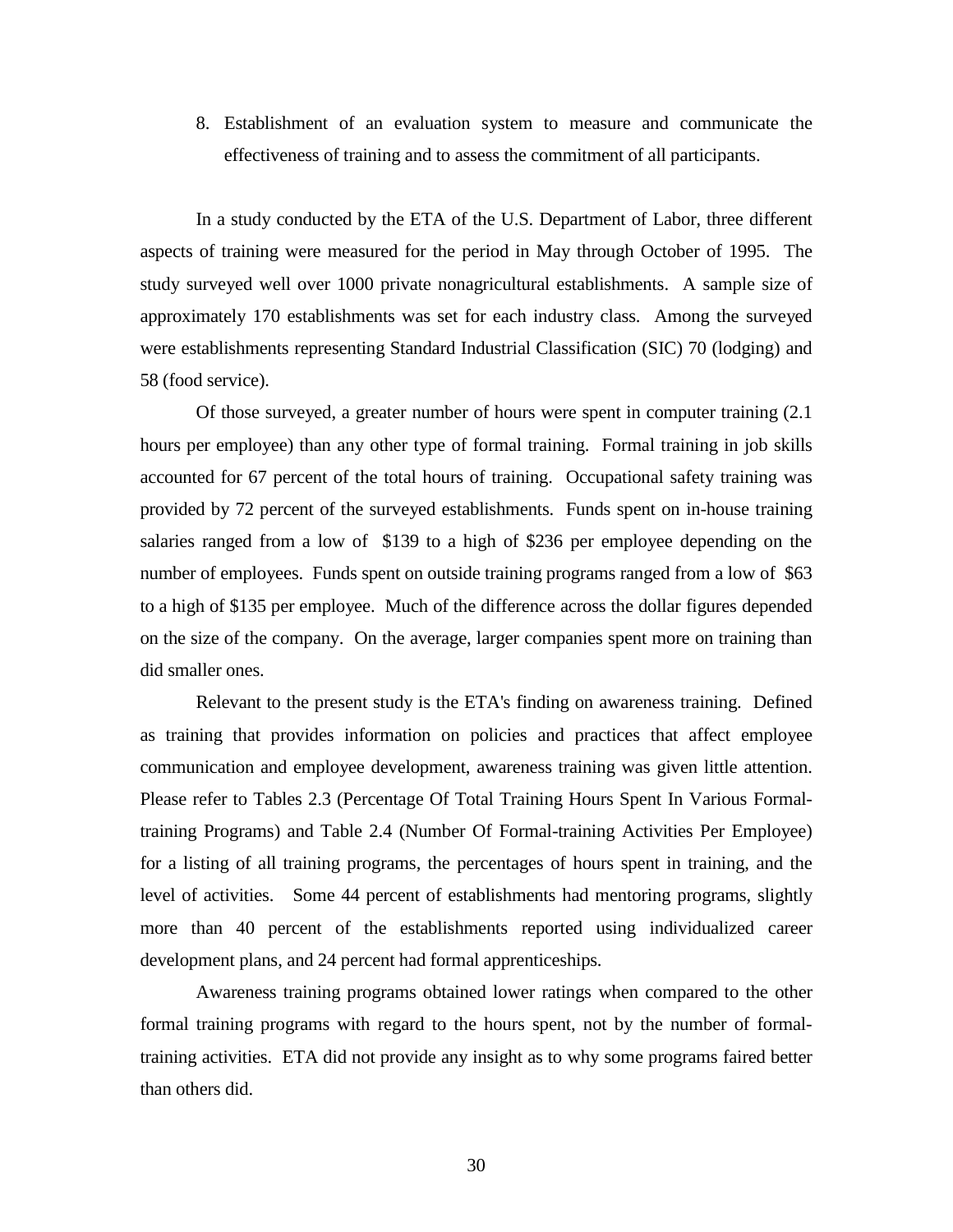| Characteristic               | 50 or more<br>employees | $50 - 99$<br>employees | 100-499<br>employees | $500+$<br>employees |
|------------------------------|-------------------------|------------------------|----------------------|---------------------|
| Type of Formal training:     |                         |                        |                      |                     |
| Any formal training          | 100.0                   | 100.0                  | 100.0                | 100.0               |
| <b>Job Skills</b>            |                         |                        |                      |                     |
| Management training          | 7.3                     | 9.4                    | 4.2                  | 10.5                |
| Professional & technical     | 11.8                    | 14.1                   | 7.8                  | 15.8                |
| Computer training            | 9.9                     | 22.5                   | 25.1                 | 12.8                |
| Clerical & administrative    | 5.1                     | 3.2                    | 5.8                  | 4.8                 |
| Sales & customer relations   | 7.3                     | 12.3                   | 7.5                  | 5.6                 |
| Service related              | 5.2                     | 14.0                   | 2.3                  | 6.1                 |
| Production & construction    | 10.2                    | 4.9                    | 7.9                  | 14.5                |
| General skills               |                         |                        |                      |                     |
| Basic skills                 | 1.0                     | 0.0                    | 1.1                  | 1.1                 |
| Occupational safety          | 11.0                    | 9.9                    | 15.3                 | 6.1                 |
| Employee health $&$ wellness | 1.5                     | 1.2                    | 2.3                  | 0.5                 |
| Orientation training         | 5.7                     | 5.7                    | 6.6                  | 4.7                 |
| Awareness training           | 0.5                     | 0.0                    | 0.1                  | 1.0                 |
| Communications & quality     | 13.2                    | 2.2                    | 13.7                 | 16.1                |
| Other types of training      | 0.4                     | 0.6                    | 0.5                  | 0.4                 |

**Table 2.3 Percent of Total Training Hours Spent in Various Types of Formal Training by Size of Establishment, May - October 1995**

Source: Bureau of Labor Statistics (Horrigan, 1997) Last modified: Friday, May 30 1997 URL: http://stats.bls.gov/news.release/sept1.t04.htm

| Table 2.4 Number of Formal-Training Activities Per Employee by Type of Formal |
|-------------------------------------------------------------------------------|
| Training and Size of Establishment, May - October 1995                        |

| Characteristic             | 50 or more    | $50 - 99$ | $100 - 499$ | $500+$    |
|----------------------------|---------------|-----------|-------------|-----------|
|                            | employees     | employees | employees   | employees |
| Type of Formal training:   |               |           |             |           |
| Any formal training        | 2.1           | 1.4       | 2.9         | 1.6       |
| <b>Job Skills</b>          |               |           |             |           |
| Management training        | 0.1           | 0.1       | 0.1         | 0.1       |
| Professional & technical   | 0.3           | 0.2       | 0.3         | 0.3       |
| Computer training          | $0.2^{\circ}$ | 0.1       | 0.3         | 0.2       |
| Clerical & administrative  | 0.1           | 0.0       | 0.1         | 0.1       |
| Sales & customer relations | $0.2^{\circ}$ | 0.2       | 0.2         | 0.1       |
| Service related            | 0.1           | 0.1       | 0.2         | 0.1       |
| Production & construction  | 0.1           | 0.1       | 0.2         | 0.1       |
|                            |               |           |             |           |
| General skills             |               |           |             |           |
| Basic skills               | 0.0           | 0.0       | 0.0         | 0.0       |
| Occupational safety        | 0.6           | 0.4       | 0.9         | 0.3       |
| Employee health & wellness | 0.1           | 0.0       | 0.2         | 0.0       |
| Orientation training       | 0.1           | 0.1       | 0.2         | 0.1       |
| Awareness training         | 0.0           | 0.0       | 0.0         | 0.0       |
| Communications & quality   | 0.3           | 0.1       | 0.4         | 0.3       |
| Other types of training    | 0.0           | 0.0       | 0.0         | 0.0       |

Source: Bureau of Labor Statistics (Horrigan, 1997) Last modified: Friday, May 30 1997 URL: http://stats.bls.gov/news.release/sept1.t04.htm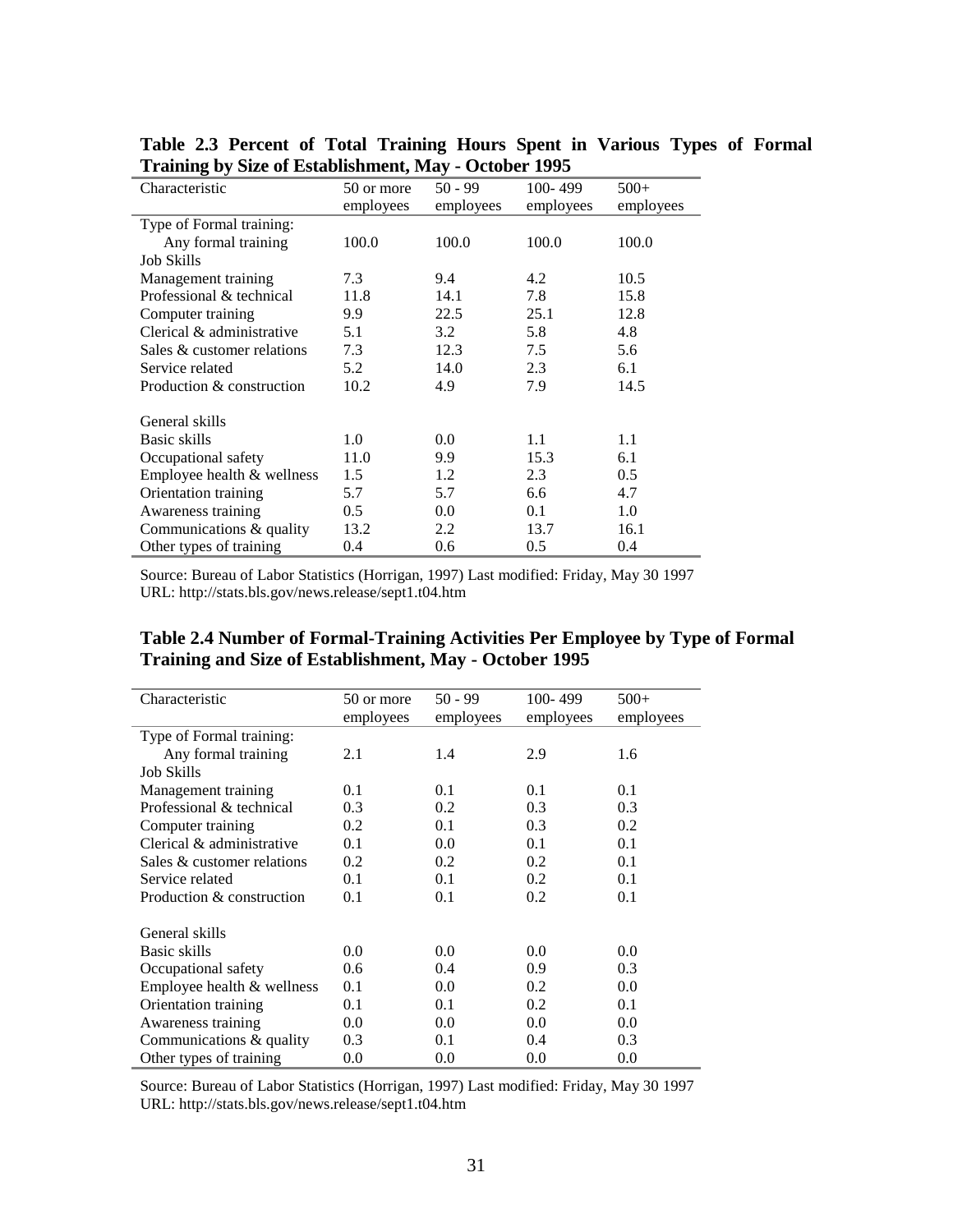#### Justifications for Diversity Management Training Programs

For many organizations, the representation of minorities in the overall work population, and especially in the most powerful positions, is highly skewed (Cox, 1993). Demographic trends (Bowman, 1997), workplace discrimination (Brady, 1996; Charles, 1994; Farrar, 1996), and the tendency for in-group members to be favored over out-group members in human transactions combine to make dominance-subordination and other equal opportunity issues prominent aspects of diversity issues in organizations (Cox, 1993). This diversity will necessitate many changes in the hotel industry, including changes in the education of future managers in the industry and in training given to employees (Gamio & Sneed, 1992).

As mentioned in Chapter 1, for companies considering implementing a diversity management program, justification comes by two means. Organizations attempt to be moral, giving value to all individuals, or the organization understands the changing demographic patterns of the nation and the change is a business necessity (Perceri, 1994; Thomas, 1990). Whether justification for implementing diversity management and/or sensitivity training programs is a moral or professional decision, it must be accomplished if companies are to become and/or remain competitive.

For organizations that subscribe to a creed of equal opportunity, a major motive for investing in the implementation of diversity management initiatives is that it is morally and ethically the right thing to do (Cox, 1993). Such organizations subscribe to the original paradigms of the Golden Rule and Righting the Wrongs of the Past.

Certain aspects of diversity management are governed by legislation. Legislation includes the following:

- 1. The Equal Pay Act of 1963;
- 2. The Civil Rights Act of 1964;
- 3. The Age Discrimination Act of 1967;
- 4. The Pregnancy Discrimination Act of 1978; and
- 5. American With Disabilities Act of 1990 (ADA).

Together these laws prohibit discrimination in the workplace based on sex, race, color, religion, national origin, age, physical ability, and pregnancy. Executive Order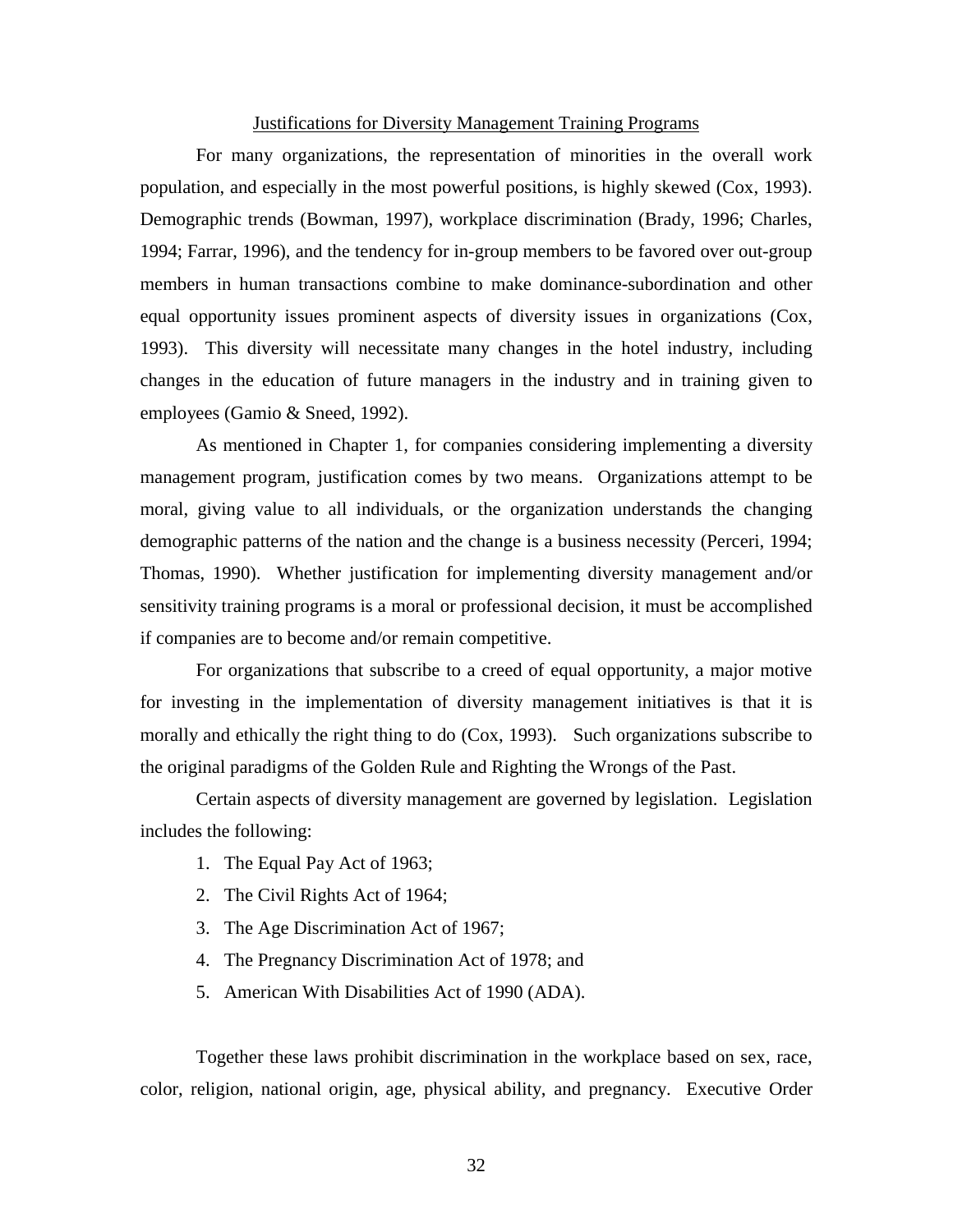11246 requires that U.S. businesses wishing to serve as government contractors take steps to ensure that past discrimination is remedied and that discrimination does not occur in the future; Affirmative Action and the Equal Employment Opportunity Commission are also diversity supporting legislation.

To some managers, diversity training is simply a way to protect their firm from discrimination and harassment law suits and has almost become synonymous with affirmative action (Overmyer Day, 1995). For others, the more progressive managers, it is viewed as a strategic tool being used to gain an edge over competitors by helping to reduce turnover cost and increase resource acquisition, marketing creativity, and problem solving (McCune, 1996). Whatever the reason behind company implementation, the potential of avoiding costly court battles may be the motivation needed. Please refer to Table 2.5 for a few examples of bias settlements.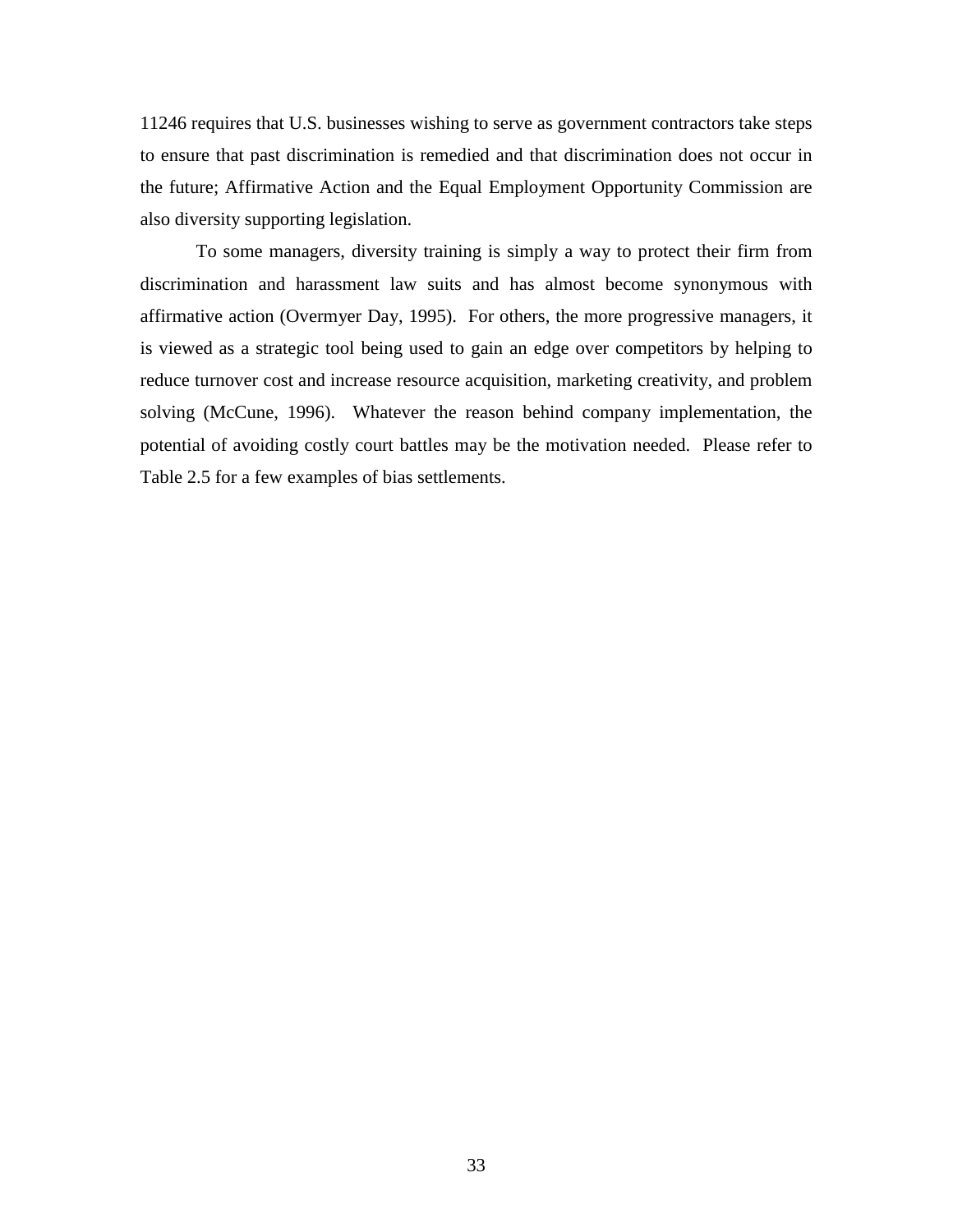# **Table 2.5 Major Bias Settlements: The Headline Read "Doing penance for their diversity sins"**

| Company                       | Allegation                                        | Financial Penalty<br>(millions) | <b>Training Penalty</b>                                     |
|-------------------------------|---------------------------------------------------|---------------------------------|-------------------------------------------------------------|
| Texaco                        | Racial discrimination                             | \$176                           | Company wide diversity<br>and sensitivity training          |
| Home Depot                    | Gender discrimination                             | \$88                            | Management training in<br>"equal employment<br>opportunity" |
| <b>Smith Barney</b>           | Gender discrimination,<br>sexual harassment       | \$2 plus individual<br>claims   | "Invest" \$15 million in<br>extensive diversity program     |
| Southern California<br>Edison | Racial discrimination                             | \$11                            | "Mandatory" diversity<br>training for all employees         |
| Del Laboratories              | Chief executive accused of<br>groping secretaries | \$1.2                           | "Discrimination prevention"<br>training                     |
| Flagstar (Denny's)            | Racial discrimination                             | \$28                            | "Nondiscrimination"<br>training                             |
| Primark's TIMCO               | Racial discrimination,<br>sexual harassment       | \$0.243                         | "Practice diversity<br>exercises"                           |
| Publix                        | Gender discrimination                             | \$82                            | Mandatory training in<br>"equal employment<br>obligations"  |

Source: Lubove (1997)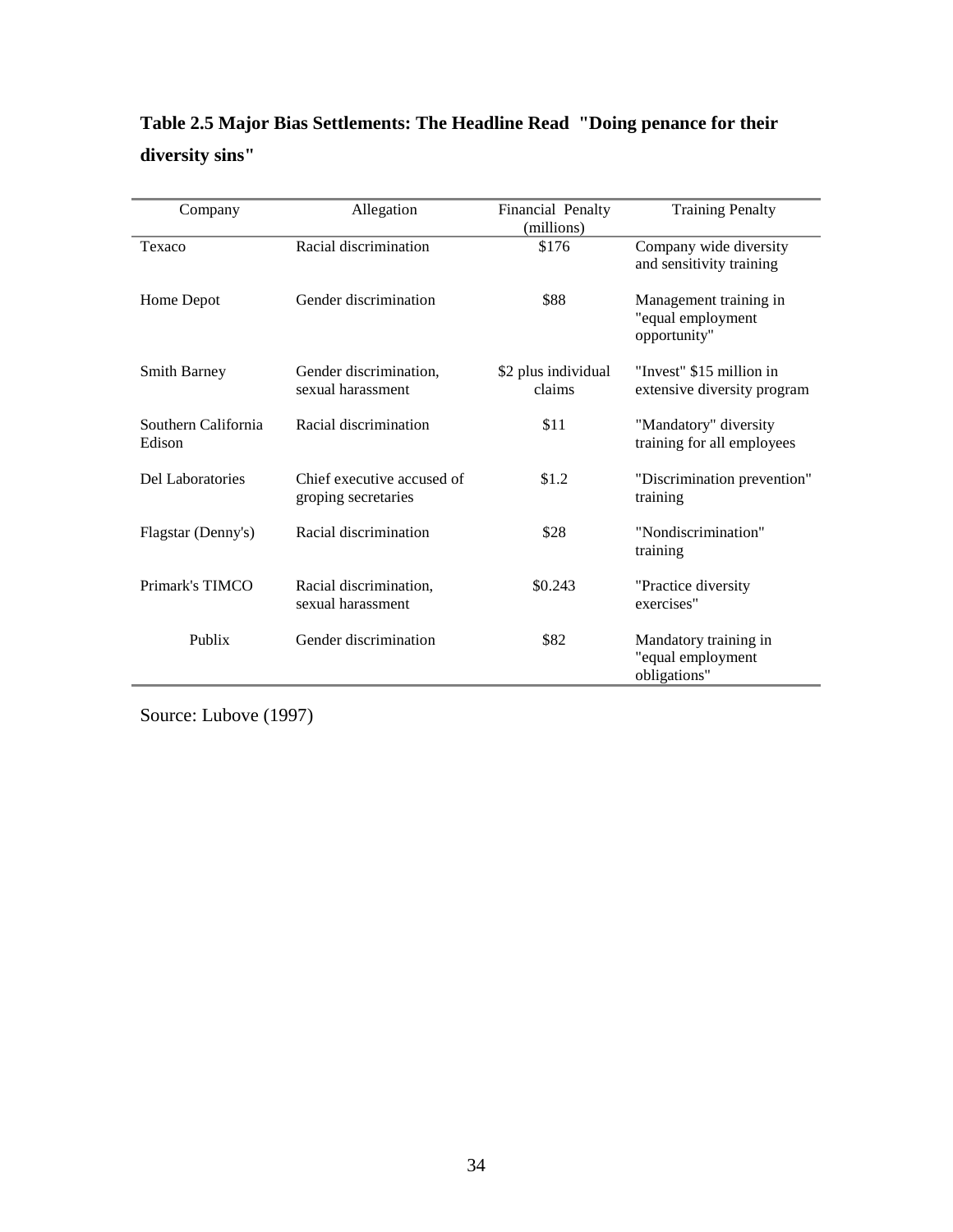#### Diversity Management Training

Approximately 33 percent of all Fortune 500 organizations operated workplace diversity programs in 1995, and it is estimated that close to 66 percent of these firms will have a program by the year 2000 (McCune, 1996). With well over half of all U.S. firms that employee 100 or more individuals implementing some sort of diversity program, Lubove estimates that \$10 billion is being spent "trying to change attitudes and putatively prepare these companies for multicultural workforces and marketplaces" (1997).

Diversity management programs, like all training programs, are implemented in both formal and informal manners depending on the needs of the organization. The present study does not distinguish between formal and informal diversity management training program initiatives. Informal diversity programs may appear in the form of various diversity initiatives. These initiatives are discussed in full detail later in Chapter 3 (Table 3.1). What makes any program informal is the time needed to plan and execute the training. Formal diversity training programs are well planned out, executed over a longer period of time, and often have, or should have, specific goals and objectives. Nemetz & Christensen identified six such programs listed in Table 2.6 (1996). The methodologies vary greatly along with the proposed target groups. These diversity programs, according to Thomas, are influenced and guided by eight common schools of thought known as paradigms (1996). Please refer to Table 2.7 for the diversity paradigm's action options.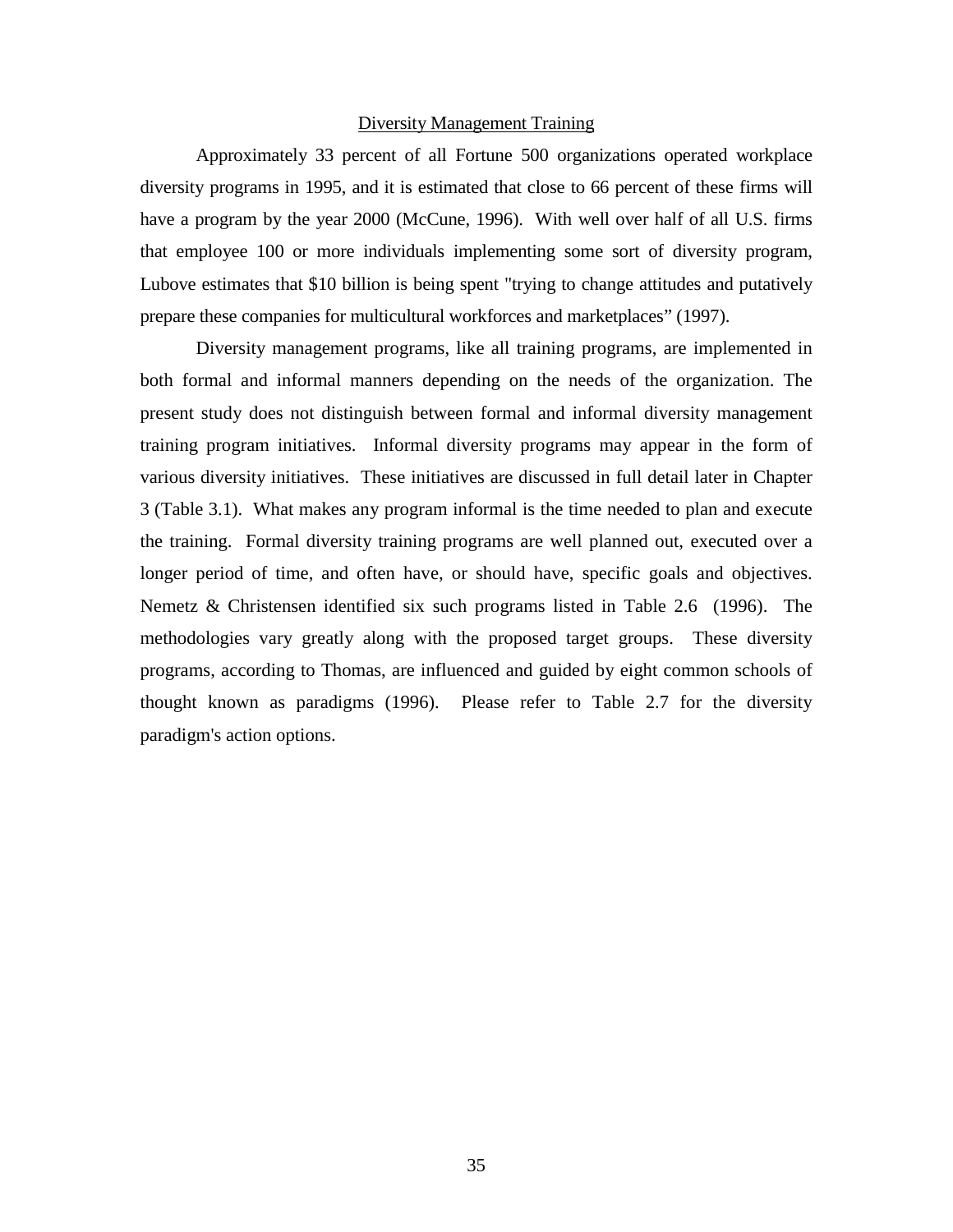| <b>Types of Training</b>           | <b>Description</b>                                                                                                                                                                                                                                                                  |
|------------------------------------|-------------------------------------------------------------------------------------------------------------------------------------------------------------------------------------------------------------------------------------------------------------------------------------|
| Ethnic, Black, or Feminist Studies | Scholarly academic class using in-depth<br>analysis to review status of minority groups<br>in dominant society.                                                                                                                                                                     |
| Psychotherapeutic Approaches       | Group therapy involving<br>groups<br>experiencing conflict. The approach is<br>based on the belief that the roots of ethnic<br>hostility lie in the infantile need to<br>externalize unwelcome self -images; ethnic<br>rival becomes target of projected guilt and<br>self-loathing |
| <b>Sensitivity Training</b>        | Sensitizing individuals<br>feelings<br>to<br>provoked by discrimination.                                                                                                                                                                                                            |
| <b>Dissonance Creation</b>         | Purposely creating cognitive dissonance<br>with the hope that the target will resolve<br>problems by changing attitudes.                                                                                                                                                            |
| <b>Cultural Awareness</b>          | Exploration of cultural<br>and<br>gender<br>differences.                                                                                                                                                                                                                            |
| Legal Awareness                    | Explaining discrimination laws.                                                                                                                                                                                                                                                     |

| <b>Table 2.6 Types of Formal Diversity Training</b> |  |
|-----------------------------------------------------|--|
|-----------------------------------------------------|--|

Sources: Nemetz & Christensen, 1996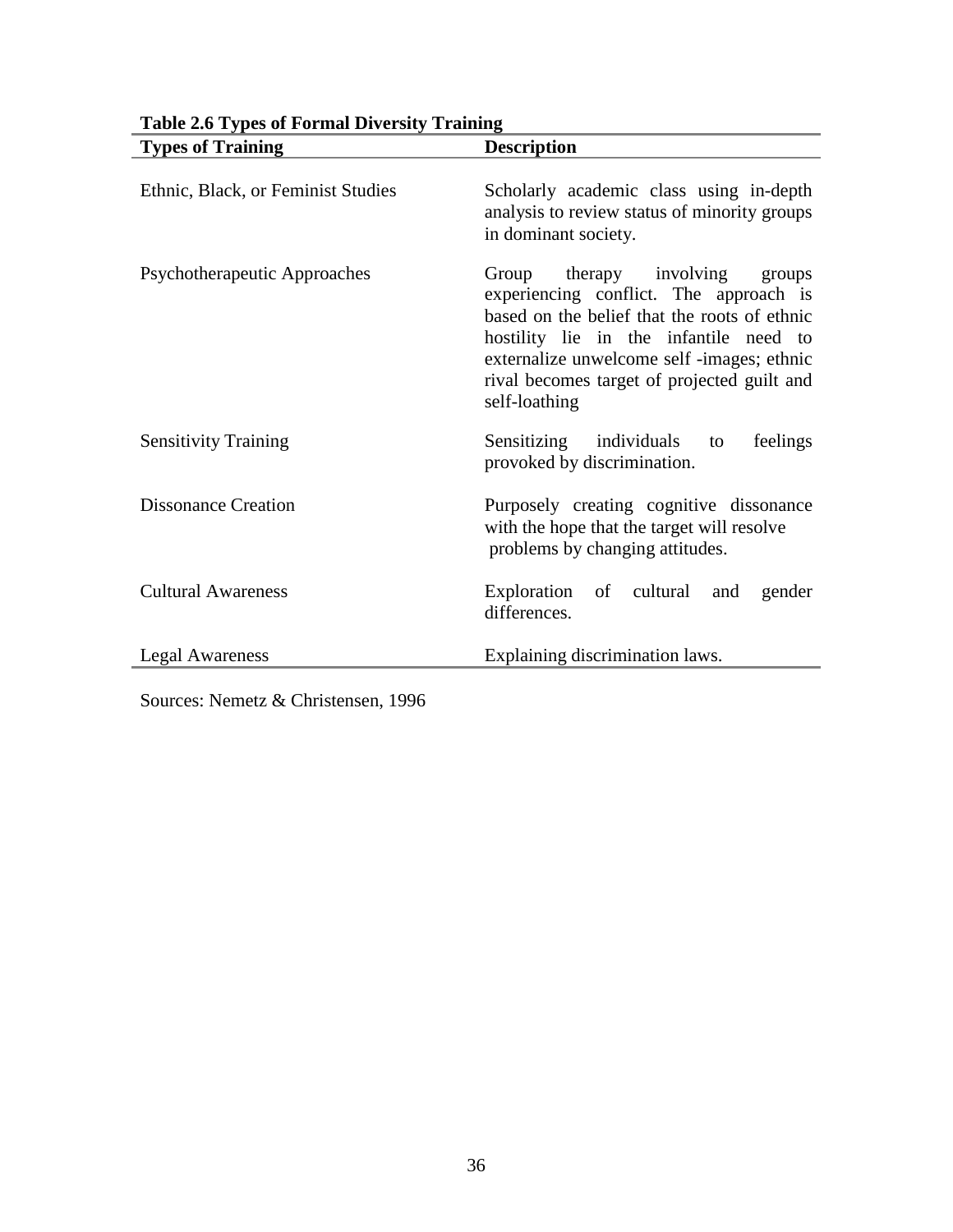| Option                  | <b>Description</b>                                                                                                                                                  |
|-------------------------|---------------------------------------------------------------------------------------------------------------------------------------------------------------------|
| Include/exclude         | Include by expanding the numbers and<br>variability of mixture components.<br>Or<br>exclude by minimizing the number and<br>variability of mixture components       |
| Deny                    | Minimize mixture diversity by explaining it.<br>away.                                                                                                               |
| Assimilate              | Minimize mixture of diversity by insisting<br>that "minority" components conform to the<br>norms of the dominant factor.                                            |
| <b>Suppress</b>         | Minimize mixture of diversity by removing<br>it from your consciousness. Assign it to<br>the subconscious                                                           |
| Isolate                 | Address diversity by including and setting<br>"different" mixture components off to the<br>side.                                                                    |
| Tolerate                | Address diversity by fostering a room-for-<br>all attitude, allow for limited superficial<br>interactions<br>mixture<br>the<br>among<br>components                  |
| Build relationships     | Address diversity by fostering quality<br>relationships - characterized by acceptance<br>and understanding - among the mixture<br>components                        |
| Foster mutual adoptions | Address diversity by fostering mutual<br>adoption<br>in<br>adaptation<br>which<br>all<br>components change somewhat, for the sake<br>of achieving common objectives |

# **Table 2.7 Diversity Paradigm's Action Options**

Source: Thomas, 1996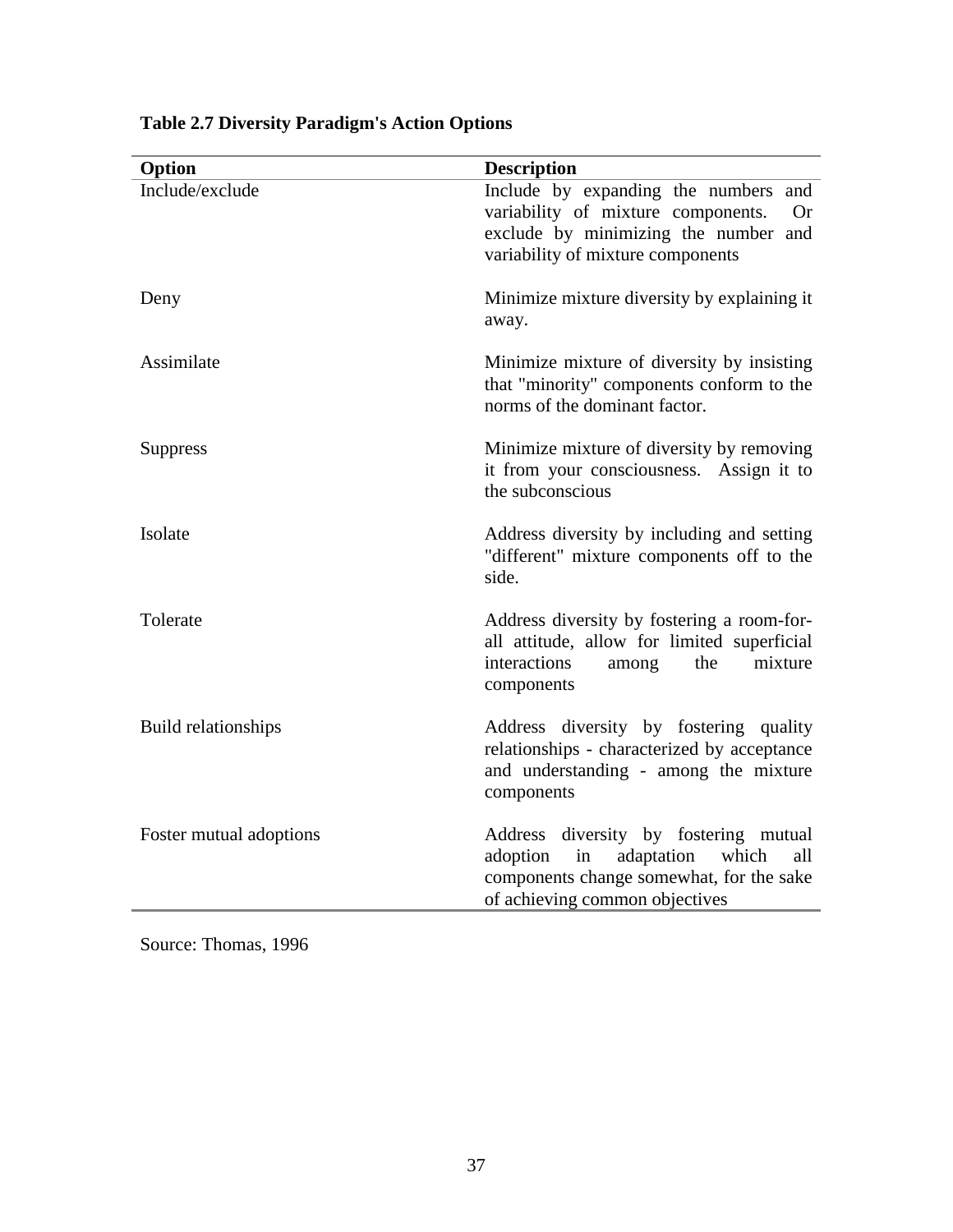#### Benefits

As previously mentioned in Chapter 1, organizational benefits from diversity programs are well documented and may enhance a company's ability to increase market share; compete more effectively; create better organizational structures and policies; and enhance recruitment, retention and development efforts (Wheeler, 1996). It is also thought that these programs enhance personal effectiveness and creativity (Thomas, 1994); better interpersonal communication among employees; aid in the responsiveness to social and demographic changes; help reduce the amount of litigation (Nemetz & Christensen, 1996) and speed up the resolution of disputes; and create a climate of fairness and equality (Overmyer Day, 1995). Additional benefits from diversity management programs include the creation of emotions, attitudes, and behaviors consistent with bias reduction (Dovidio, 1993), and the focus of appreciation of differences among cultures (Brady, 1996). Keys to success include "recognizing and valuing the characteristics and contributions of all people - including white males" (Overmyer Day, 1996), "tailoring the programs for the specific organization" (Cox, 1993; Thomas, 1990; Overmyer Day, 1996; Yountan Kay, 1996), "selecting the appropriate diversity consultants" (Brady, 1996; Lubove, 1997; Overmyer Day, 1996; Van Eron, 1996), and establishing program goals and objectives that stem from a well defined diversity program (Overmyer Day, 1996).

## Challenges and Issues

Common problems with diversity programs include improperly trained consultants employing "unorthodox" training techniques that cause "backlash" (Lubove, 1997; Nemetz & Christensen, 1996; Overmyer Day, 1996). Lubove states that it "stirs up hostility, anguish and resentment, but doesn't give people the tools to deal with the feeling (1997)." This is what is known as backlash. Emotions, attitudes and behaviors consistent with confusion, disorder, resentment, vulnerability and anger are common (Lubove, 1997; Nemetz & Christensen, 1996; Thomas, 1994). At the root of many of these programs was the lack of a clear and precise definition of diversity and minority. Not knowing exactly whom these programs were to target caused concern.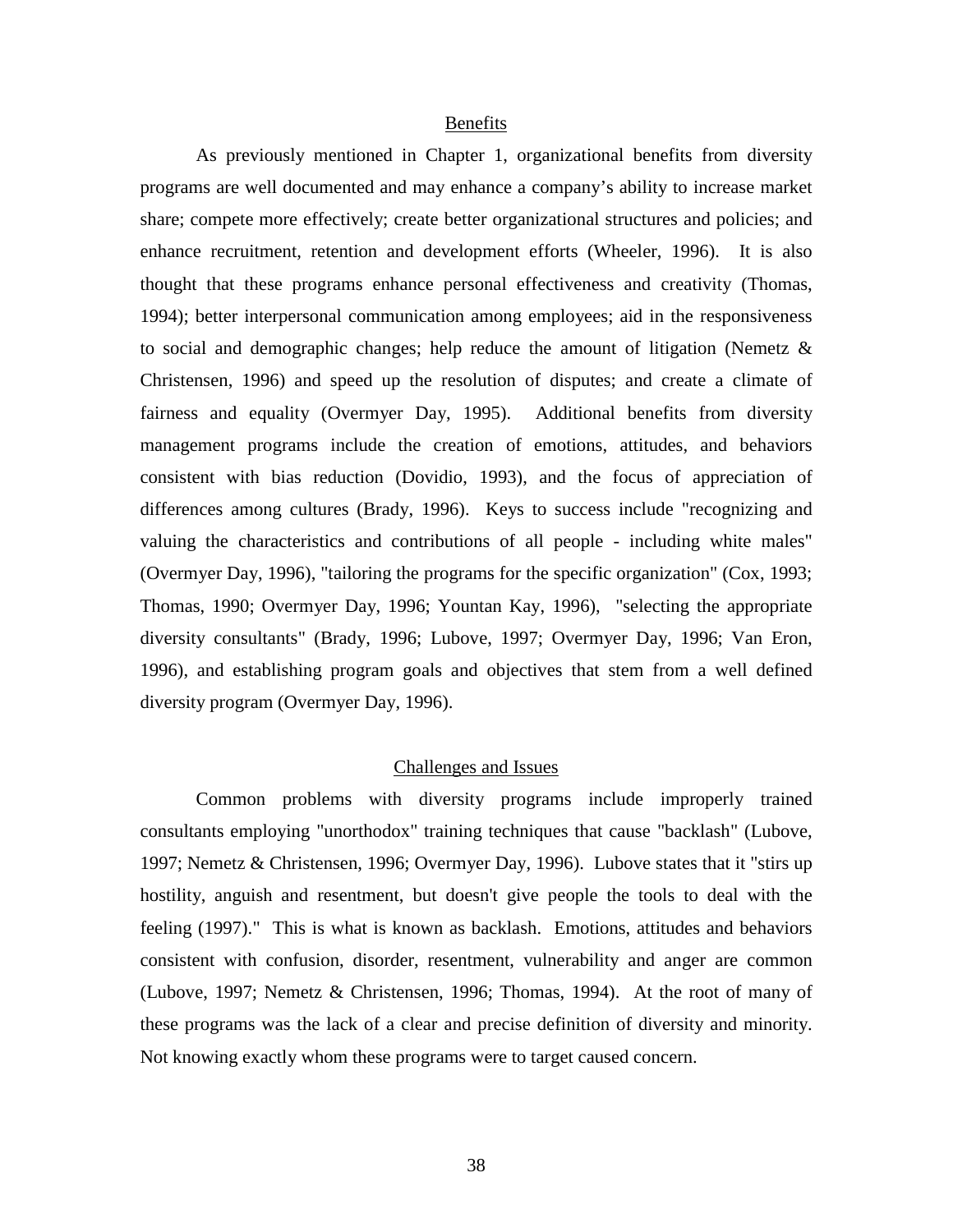#### **Minority Representation within the Hospitality Industry**

#### Historical Overview

From a historical point of view, the recording of diversity issues was introduced to the lodging industry in the 1960s. This date reflects the beginning history for the publishing of the *Cornell H.R.A. Quarterly*, as it was the only academic research outlet for the lodging industry. Within the journal's first ten years of publication, the Federal Civil Rights Act and its implications were among the top five most published topics**.** Sherry's 1965 article on the Federal Civil Rights Act was among the most noted articles on the subject matter.

A well-known hotel attorney at the time, Prof. John H. Sherry investigated how the Civil Rights Act of 1964 affected the hospitality industry. Sherry's major publications centered on the "separate but equal" premise that became common law after the passing of the Fourteenth Amendment.

In 1875, common law duty was to admit all that applied. Interpretation of this law remained at the discretion of innkeepers, until one Judge Dick resolved the separate but equal issue with the following comments, "The law only requires innkeepers, common carriers, etc., to furnish accommodations to colored men, equal to those provided for white men, when the same price is paid. Innkeepers may have separate rooms and accommodations for colored men, but they must be equal in quality and convenience to those furnished to white men..." These statements established the separate but equal doctrine as it related to the lodging industry (Sherry, 1965). The innkeeper was at liberty to exclude colored people, because he/she was not obligated to maintain separate accommodations. The separate but equal doctrine soon permeated the transportation industry and was approved by the Supreme Court in the Plessy v. Ferguson 1896 court case.

Following the Civil War, state legislatures enacted civil rights laws outlawing discrimination in places of public accommodation on the bases of race, creed, color or national origin, but then the country was introduced to Jim Crow Laws. During the early 1930s, the New Deal, which was designed to cure the depression, made the first attempt to rectify the nation's complacency toward its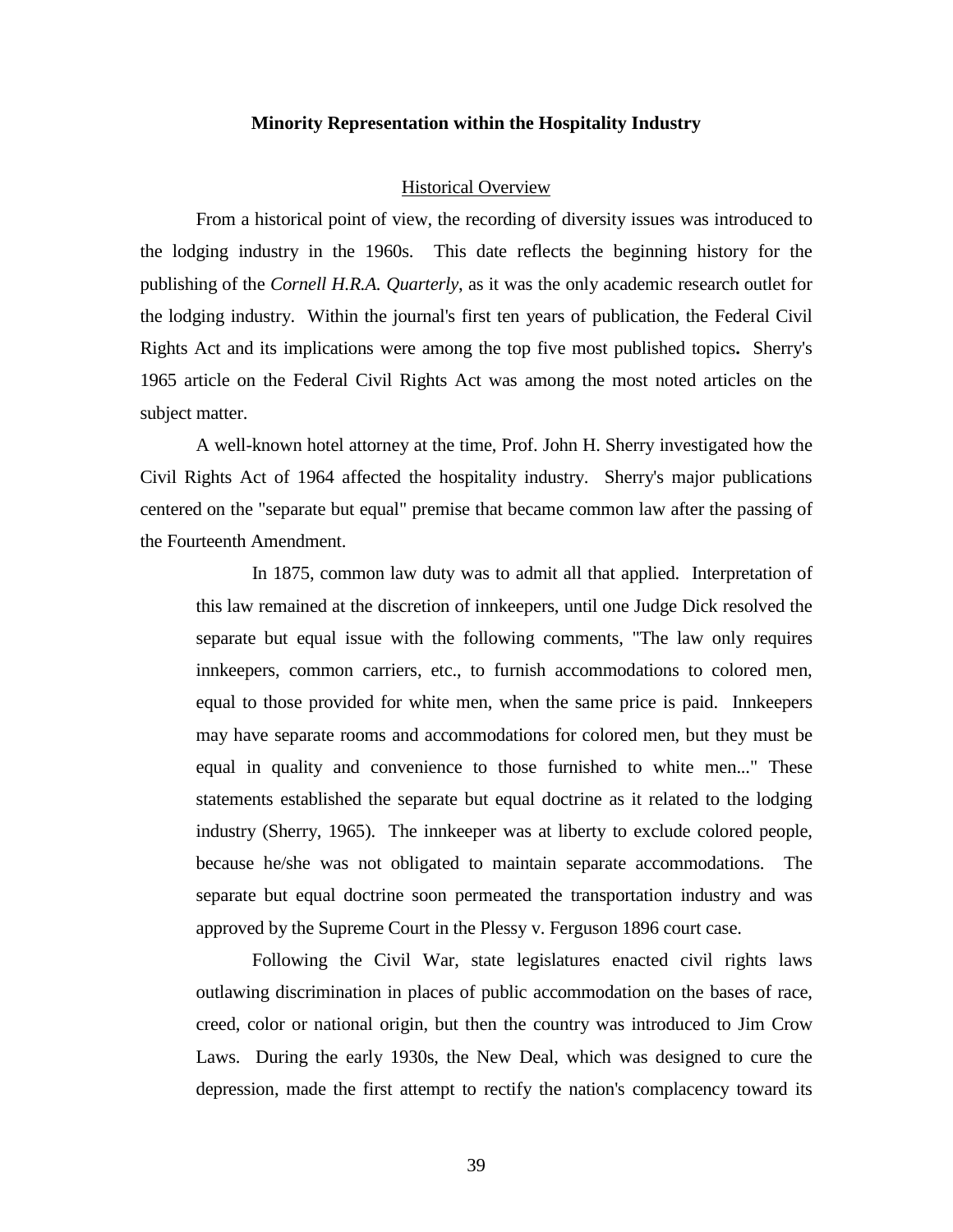colored citizens. In 1941, President Roosevelt banned discrimination in defense industries. In 1948, President Truman ordered an end to discrimination in the armed forces and established a committee on civil rights with a mandate to investigate the civil rights situation. In 1954, the court in Brown v. Board of Education of Topeka stated that separate but equal was inherently unequal.

After numerous years of civil unrest, changes were finally seen in 1964 with the passing of the Federal Civil Rights Act. The lodging industry was greatly affected by Titles II and VII of this Act. Title II went into effect on July 2 of 1964 and prohibited racial and religious discrimination in places of public accommodation. Title VII began to go into effect on July 2 of 1965 and was fully introduced into industry by 1968. This Act prohibited similar discrimination by employers, unions, and employee agencies (Sherry, 1965).

It was at this time in history that it became illegal for an employer to fail or refuse to hire, or to discharge a person on a discriminatory basis, because of race, color, religion, sex, or national origin, or to limit, segregate or classify employees in a way that would deprive an individual employment opportunities or adversely affect employment opportunities. The aforementioned items are two of the many regulations now in place to guard against discrimination. It should be noted that Sherry also stated the potential worth of the Negro workers and the customer bases that might be brought in from their business (1965).

In the years between 1970 and 1979, issues of diversity again top lodging publication lists. During this decade, diversity topics were seen in the form of legal issues (focusing on women and their rights and development in the workplace). Again, Sherry's voice was heard as his 1973 article on equality and the female employee hit the press.

In reviewing the economic impacts of the disparities in the industry for women, Sherry outlined the impact of federal legislation and reviewed the trends of state legislation and predicted the economic consequences to the industry of the inevitable growth of employment opportunities and advancement for women (1973). This was all in response to the feminist movement towards equality, which was first introduced in 1948. Influencing this movement was the Equal Pay Act of 1963, Title VII of the Civil Rights Act of 1964,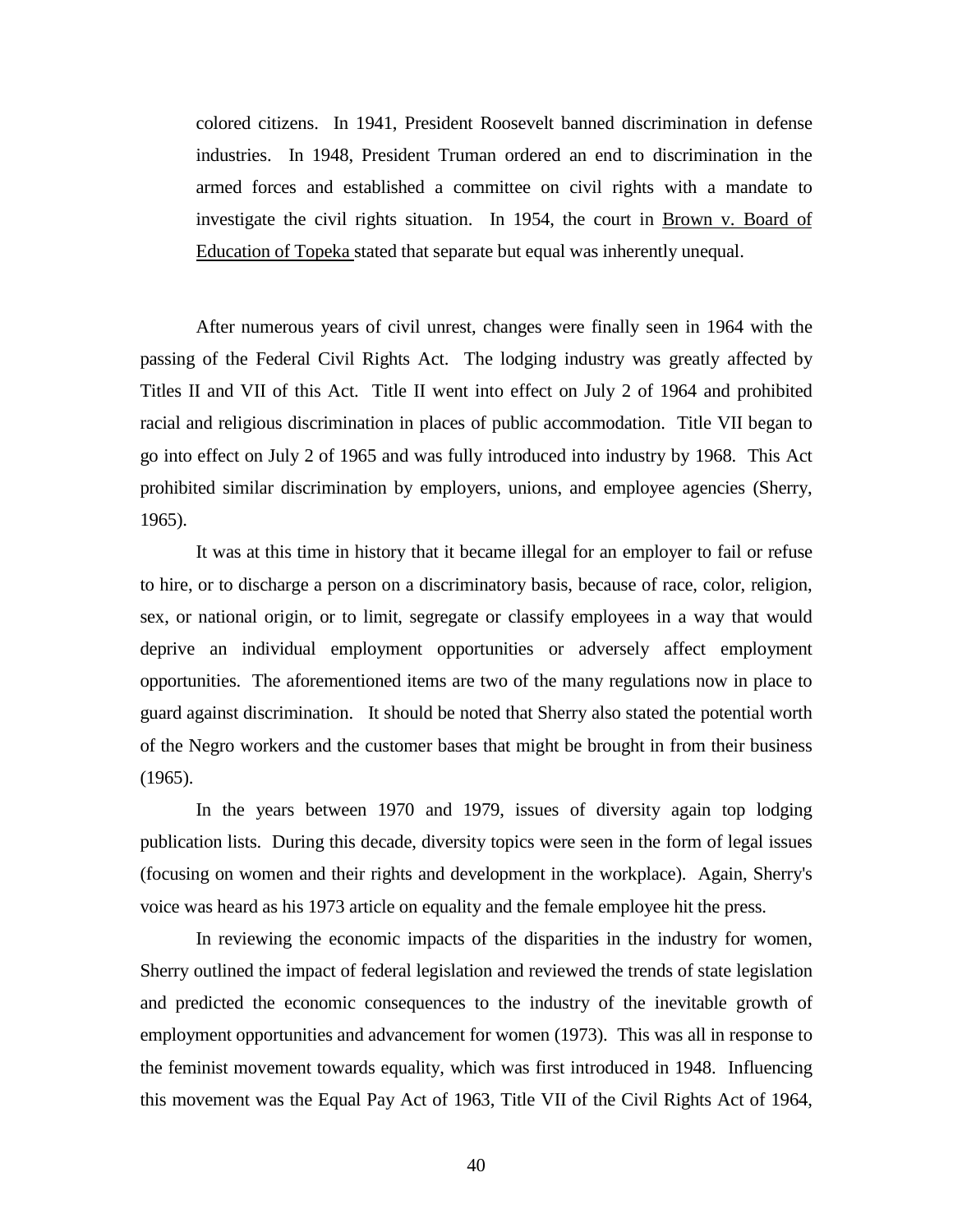and Executive Order 11375. The Equal Employment Act of 1972 significantly strengthened the enforcement of Title VII.

Key points from the Sherry 1973 article included:

\* Economic and Social aspects: There were 30.5 million women workers 16 years of age or older in the U.S. in 1969. This was an increase of 1.3 million from 1968.

\* According to the August 1969 U.S. Department of Labor Bureau of Labor Statistics (BLS) Employment and Earning figures, the hotel, tourist and motel industry employed 328,800 women. That figure accounted for 50% of their total employees. In 1972 this figure was up to 52 %.

\* While education obtained by women was somewhat equal to that of men, pay, position and promotion lag behind that of male counterparts. Figures for those in the hospitality industry were closer than overall averages.

Sherry suggested that since women in the workplace were inevitable, companies needed to begin dispelling the myths and stereotypes regarding women and their performances in the workplace (1973). Women were to be seen as untapped human resources. A footnote of caution was also given to managers regarding illegal practices when hiring and working with women.

As the years progressed, the *Cornell H.R.A. Quarterly* was joined by the *Hospitality Research Journal, FIU, The International Journal of Contemporary Hospitality Management*, and numerous trade publications including *Lodging Magazine, Lodging Hospitality, Hotel & Motel Management*, and others. Approximately 53 articles were found representing human resource management topics during the 1980s, and diversity issues were again highly published. During this decade, these issues focused on ethnic minorities.

The first sentence made in the Morgan article addressing equality and inequality states that a chronic problem facing the hospitality industry is the shortage of workers and that this problem is further complicated by the hospitality image perceived by many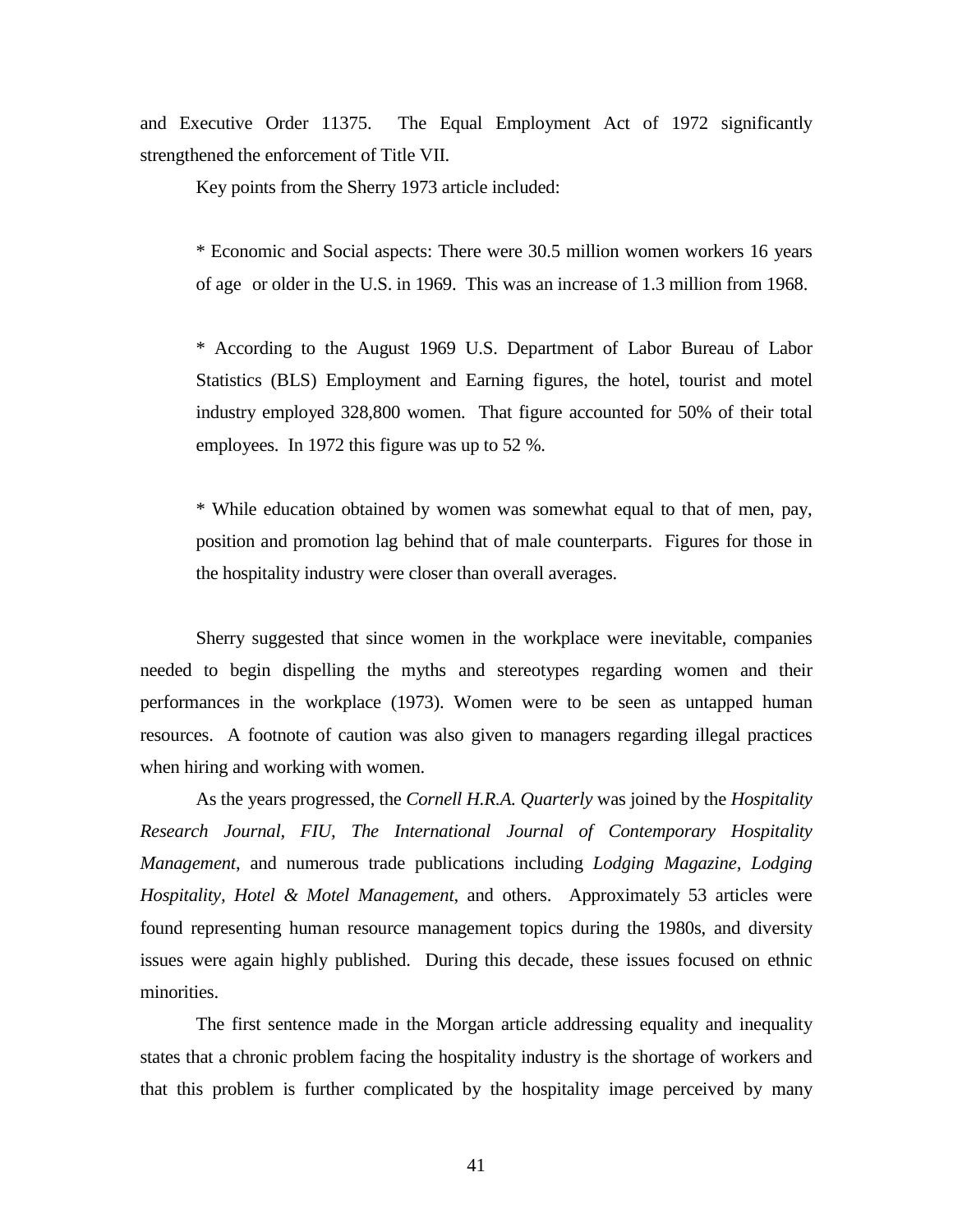minorities (1982). While the main purpose of the Morgan article was not to call for altruistic measures to correct past injustices faced and experienced by minorities, the author did suggest that various improvements within the organizations may provide a more inviting place for minorities and thus reduce the labor shortage.

It was noted that inequalities existed amongst minorities and non-minorities in the hospitality industry with regard to pay, promotions and job type (Morgan, 1982). Wage was an industry wide discriminatory vehicle across both gender and ethnic lines. Young people experienced inequalities with regard to youth wages (training pay) and minimum wage.

Morgan suggested that closing the gap between such inequalities would help minority retention rates within the industry, since the industry already had a high number of minority employees (1982). Morgan's footnote of wisdom stated that illegal aliens and refugees were beginning to replace black workers at greater numbers and this too would have major implications.

#### Current State of Diversity Management within the Lodging Industry

Based on a survey of 535 domestic hotels, Quek found that 5.2 nationalities were represented in the average property; 23 percent of employees spoke English as their second language and 6.3 percent did not speak English at all (1997). The "traditional hotel labor force" of workers age 16-24 has shrunk and left hotel operators looking for a new source of entry level workers (Dove, 1996). On a whole, the hotel industry faces increased multicultural diversity with regard to ownership, employees and customers (Christensen, 1993; Dove, 1996; Gamio & Sneed, 1992; Gregory & Hughes, 1996; Quek, 1997).

If the aforementioned reasons were not enough to motivate a lodging organization to implement a diversity program, Dove gives an extra incentive with the following statements.

" The need to attract and retain high-quality employees is the first reason hoteliers cannot afford to ignore diversity and the second is productivity. As with all service-oriented business, we need well-trained, productive employees who can reach their full potential" (1996).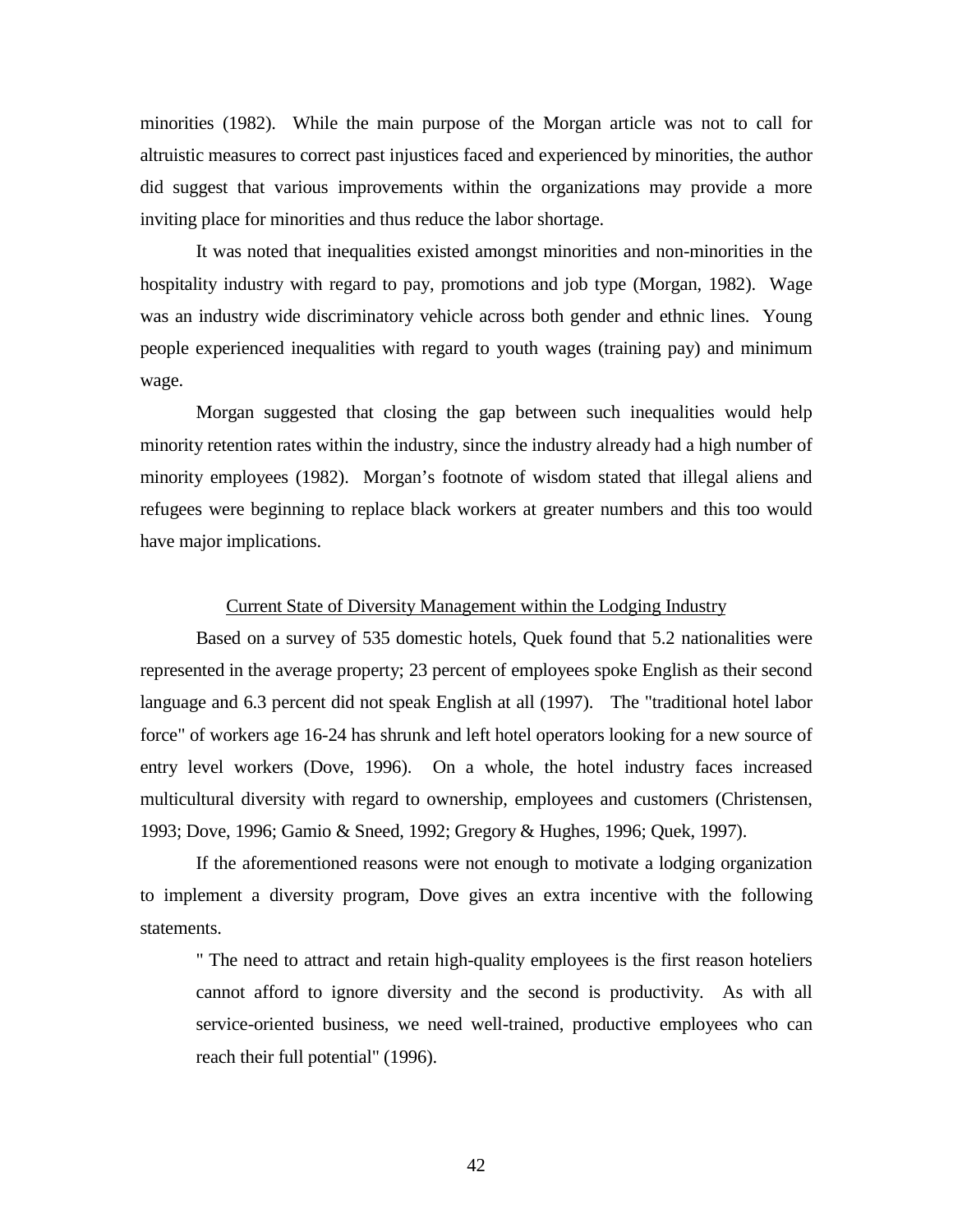The literature suggests that lodging operations should move toward understanding multicultural values, flexibility, constructive communication about differences, acknowledgement of stereotypes and cultural assumptions and 'move away from we are all the same, and let's cooperate' (Dove, 1996).

In the few empirical studies on diversity or multicultural issues in lodging, several commonalties surfaced. The first commonality of the studies was low response rates: they ranged from a high of 19 percent to a low of 14 percent (Gamio & Sneed, 1992, Gregory & Hughes, 1996, and Lee, 1994). The low response rates reduce the generalizability of the studies. Gamio & Sneed suggest that this is symptomatic of a larger problem in both the area of multicultural studies and the hospitality field as a whole (1992).

The second commonality among the studies was the percentage of diversity programs offered by the company: they ranged from a high of 60 to a low of 4.9 percent (Lee, 1994; Gamio & Sneed, 1992; Gregory & Hughes, 1996). Reasons given for diversity programs not being implemented were cost and the lack of necessity. When asked how the program's effectiveness was measured, companies stated that associated opinion surveys, employee focus groups, and manager evaluations were used (Gregory & Hughes, 1996). Training methods used by the companies were on-the-job training, lecture-pupil instruction, workshops or seminars, simulation, case studies, mentor programs, new membership orientation and minority advisory groups (Lee, 1994).

Using a sample of 16 professional hoteliers, in upper-level management positions in full service hotels, Charles & McCleary (1997) asked three very important questions on a survey. They are as follows:

- 1. Does race discrimination affect the recruitment, retention and promotion of African-Americans into upper-level management positions in the lodging industry?
- 2. What factors impede or facilitate the recruitment, retention and promotion of African-American managers in the lodging industry?
- 3. What can hotel companies do to enhance management possibilities for African-Americans and other ethnic minorities?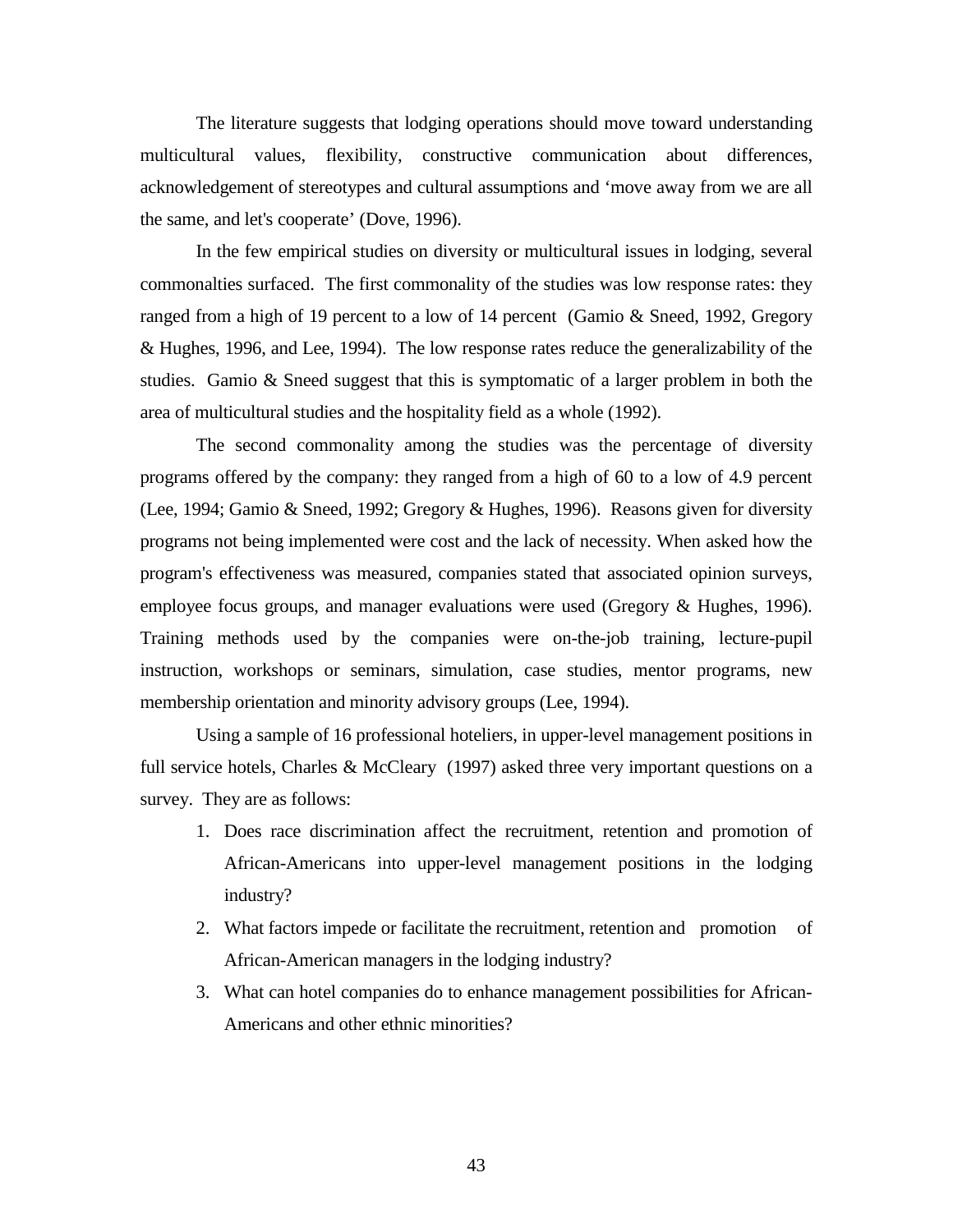The results of the study indicated that ethnicity did affect recruitment, retention and promotion of black managers (Charles & McCleary, 1997).

Presently the lodging industry has problems in the area of diversity. Please refer to Table 2.8 for newspaper headliners and Table 2.9 for a snapshot review of academic articles on diversity in the hospitality industry. Listed as a "Hot Topic" by the American Hotel & Motel Association, diversity management and employment has taken a front seat on the bus to equality. The Labor Statistics Issue reads:

"One of the biggest challenges the lodging industry continues to face is attracting and retaining skilled workers from an ever-shrinking and competitive labor pool. As the industry continues to prosper, hotels continue to struggle to fill staffing needs. Record-level U.S. unemployment levels further compounds this problem. As a result, several hotel companies have begun to implement supportive employment practices that demonstrate their commitment to attracting and retaining quality employees. Perks such as child-care facilities, flexible work hours, transportation to work, and literacy classes are offered to assist workers (particularly hourly-wage workers) in balancing work and family life. The industry at large will begin to embrace these types of programs as a way of adapting to the country's changing diverse workforce (Dacy, 1998)."

Another issue that has fueled the diversity fire for many in the lodging industry was the threat of a boycott of major hotel chains by the National Association for the Advancement of Colored People (NAACP). According to a highly publicized article, blacks account for 25 percent of line-level employees, but represent only 2 percent of corporate officers and 4.8 percent of corporate professionals (Lister, 1997). A boycott was called of "Holiday Inn, Best Western and other leading hotel chains" (Associated Press, 1997). Of the sixteen companies surveyed, six received a passing score. Marriott International and Hilton Hotels Corp. both received C's (the highest grade awarded); Hyatt Hotel Corp., Adam's Mark Hotels and the Ritz-Carlton Hotel Corp. were graded C-minus; HFS Corp. operators of Days Inn, got a D. Ten firms with lower grades were targeted for the boycott, among them were ITT Sheraton Corp. and Promus Hotel Corp. (Associated Press, 1997).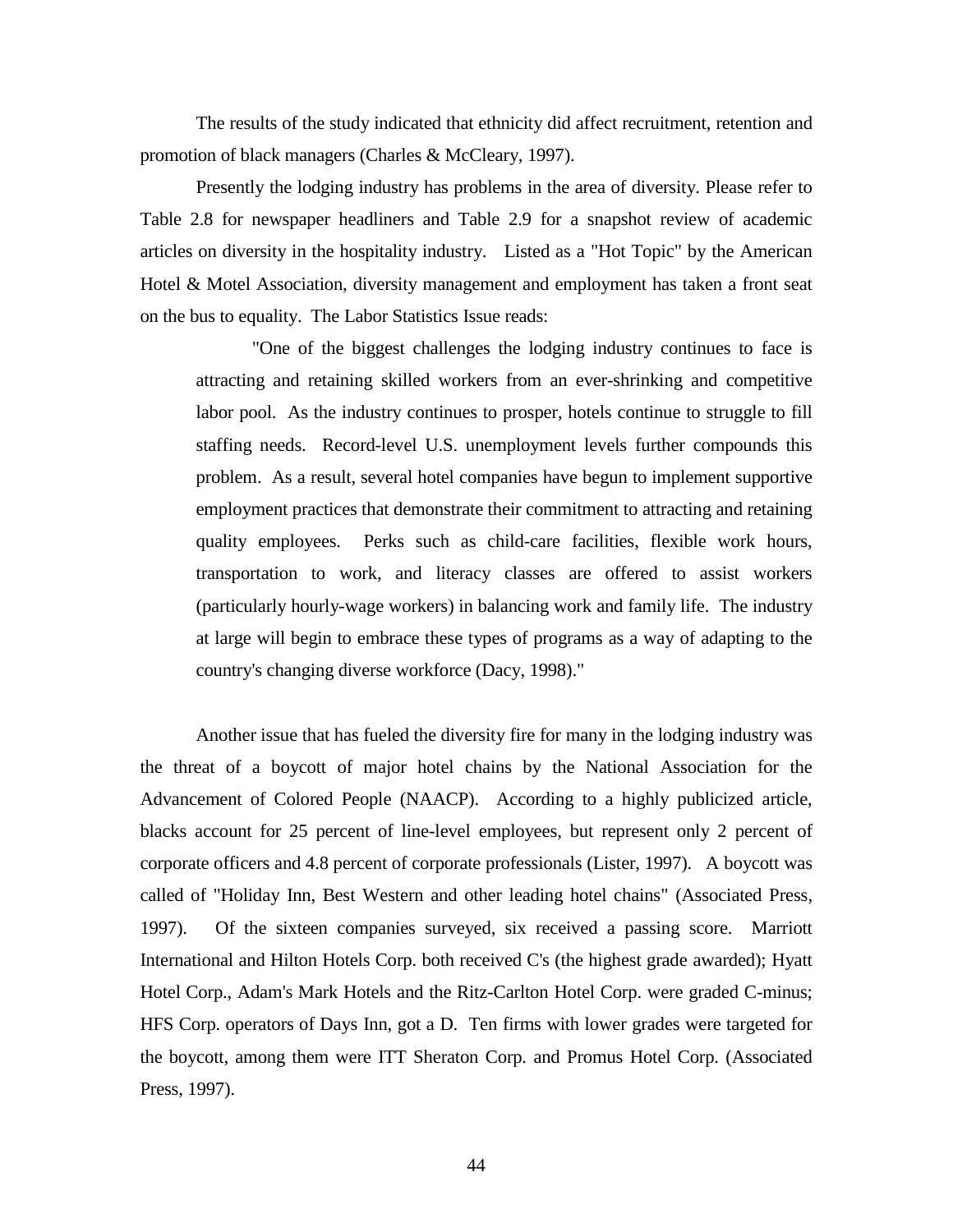As human resource specialists look ahead to the next century they find an industry still plagued with problems of the past. Enz profiles a future calling for collaborative efforts between companies; customers and universities as changing customer needs, increased competition, technological advances, globalization, and a more diverse workforce create the organization of tomorrow (1993).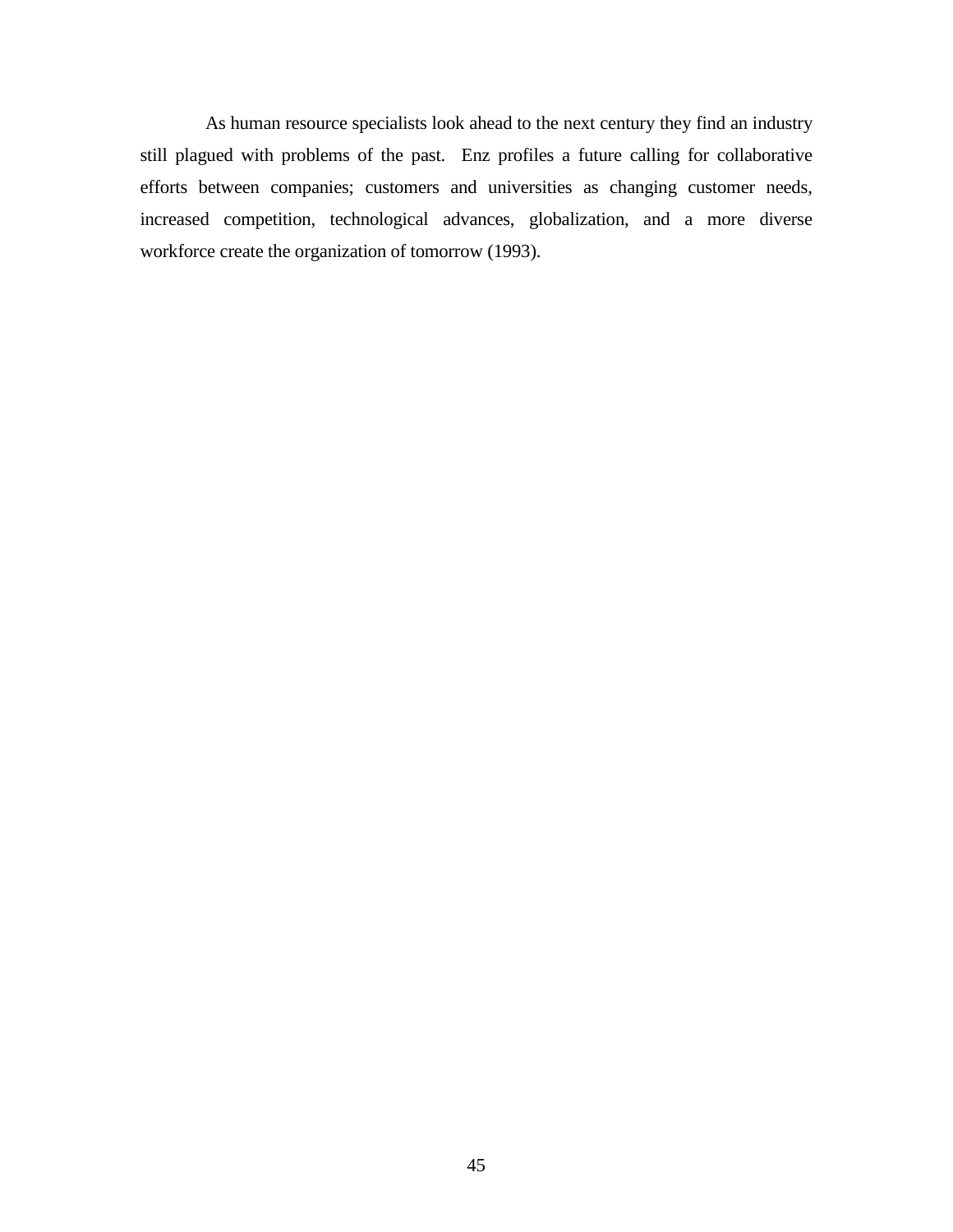# **Table 2.8 Newspaper and Trade Publication Headliners in the Hospitality and Tourism Industry Regarding Diversity Management**

| <b>Headliner</b>                                                                            | <b>Source</b>                                            |
|---------------------------------------------------------------------------------------------|----------------------------------------------------------|
| "Black Workers Sue Amtrak"                                                                  | Associated Press - Washington, D.C.<br>April 8, 1998     |
| "Anatomy of A Nightmare: Denny's Discovers<br>Diversity"                                    | The Public Relation Strategist<br>Winter 1998            |
| "Resort Understands Diversity"                                                              | Hotel & Motel Management<br>September 1, 1997            |
| "Is Diversity the Answer to Labor Woes?"                                                    | <b>Restaurant Hospitality April 1997</b>                 |
| "Reinventing Sofitel"                                                                       | Lodging April 1997                                       |
| "By Any Means Necessary?"                                                                   | Lodging April 1997                                       |
| "Is diversity the answer to labor woes?"                                                    | <b>Restaurant Hospitality</b> April 1997                 |
| "Programs aim to attain gender equality"                                                    | Hotel & Motel Management April 7,<br>1997                |
| "NAACP call for boycott of major hotel chains"                                              | Associated Press - Washington, D.C.<br>February 27, 1997 |
| "Change is Coming: Workforce diversity trends<br>demand action by the hospitality industry" | Lodging July 1996                                        |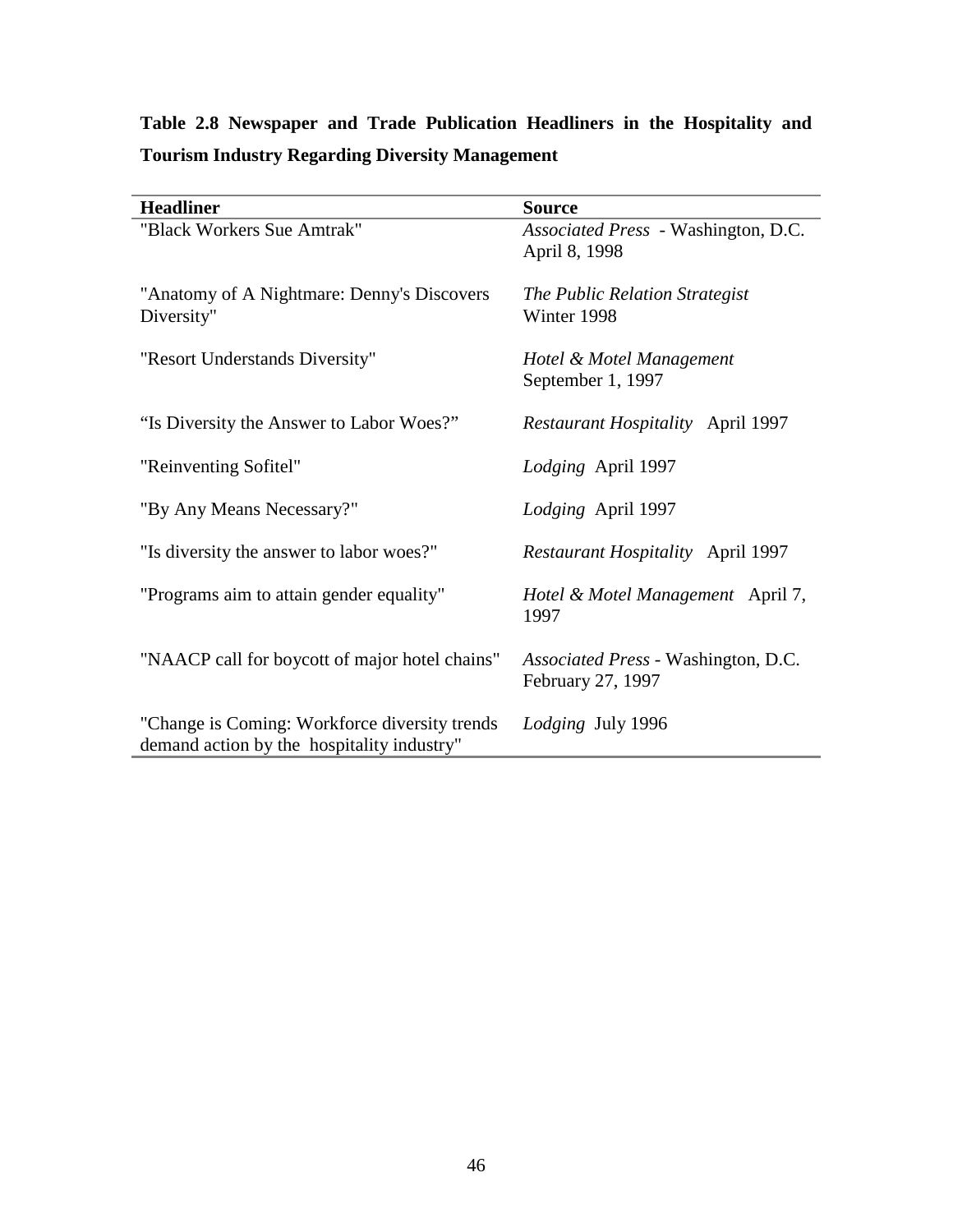## **Table 2.9 Academic/Research Headliners in the Hospitality and Tourism Industry Regarding Diversity Management: A recent sample of what is being written in the industry on diversity**

| manga yan arversiy<br><b>Title</b>                    | <b>Source</b>                                     |
|-------------------------------------------------------|---------------------------------------------------|
| "Building a New Paradigm for Managing Workforce"      | Hospitality & Tourism Educator                    |
| Diversity"                                            | 1996                                              |
| "Common Misconceptions about Generation X"            | Cornell H. R.A. Quarterly 1996                    |
| "Managing a Diverse Workforce"                        | <b>Hospitality &amp; Tourism Educator</b><br>1996 |
| "Women at Work in Hospitality: Fair Notice for the    | Hospitality & Tourism Educator                    |
| Nineties"                                             | 1994                                              |
| "Multicultural Strategies in Tourism"                 | Cornell H.R.A. Quarterly 1994                     |
| "An Employment Program that Preserves Cultural        | Hospitality & Tourism Educator                    |
| Integrity"                                            | 1994                                              |
| " A Study of Cultural Diversity Training Practices in | Unpublished Mater's Thesis -                      |
| Company-Owned Franchise Restaurants"                  | VA Tech 1994                                      |
| "The Diversity Dynamic: Implications for              | <b>Hospitality Research Journal</b>               |
| Organizations in 2005"                                | 1993                                              |
| "Cross Cultural Training Practices and Needs in the   | <b>Hospitality Research Journal</b>               |
| Hotel Industry"                                       | 1992                                              |
| "Cultural Diversity: The Lesson of Toronto's Hotels"  | Cornell H.R.A. Quarterly 1992                     |
| "Perceptions of Discrimination Among Women as         | Florida International University                  |
| Managers in Hospitality Organizations"                | Journal 1990                                      |
| "Recruitment, Selection and Retention of Managers     | <b>Florida International University</b>           |
| in the Hotel and Restaurant Industry"                 | Journal 1990                                      |
| "Hospitality Management In A Multicultural            | Hospitality Educational &                         |
| Environment"                                          | Research Journal 1987                             |
| "Equality Vs Inequality Amongst Hospitality           | International Journal of                          |
| Workers"                                              | <b>Hospitality Management 1982</b>                |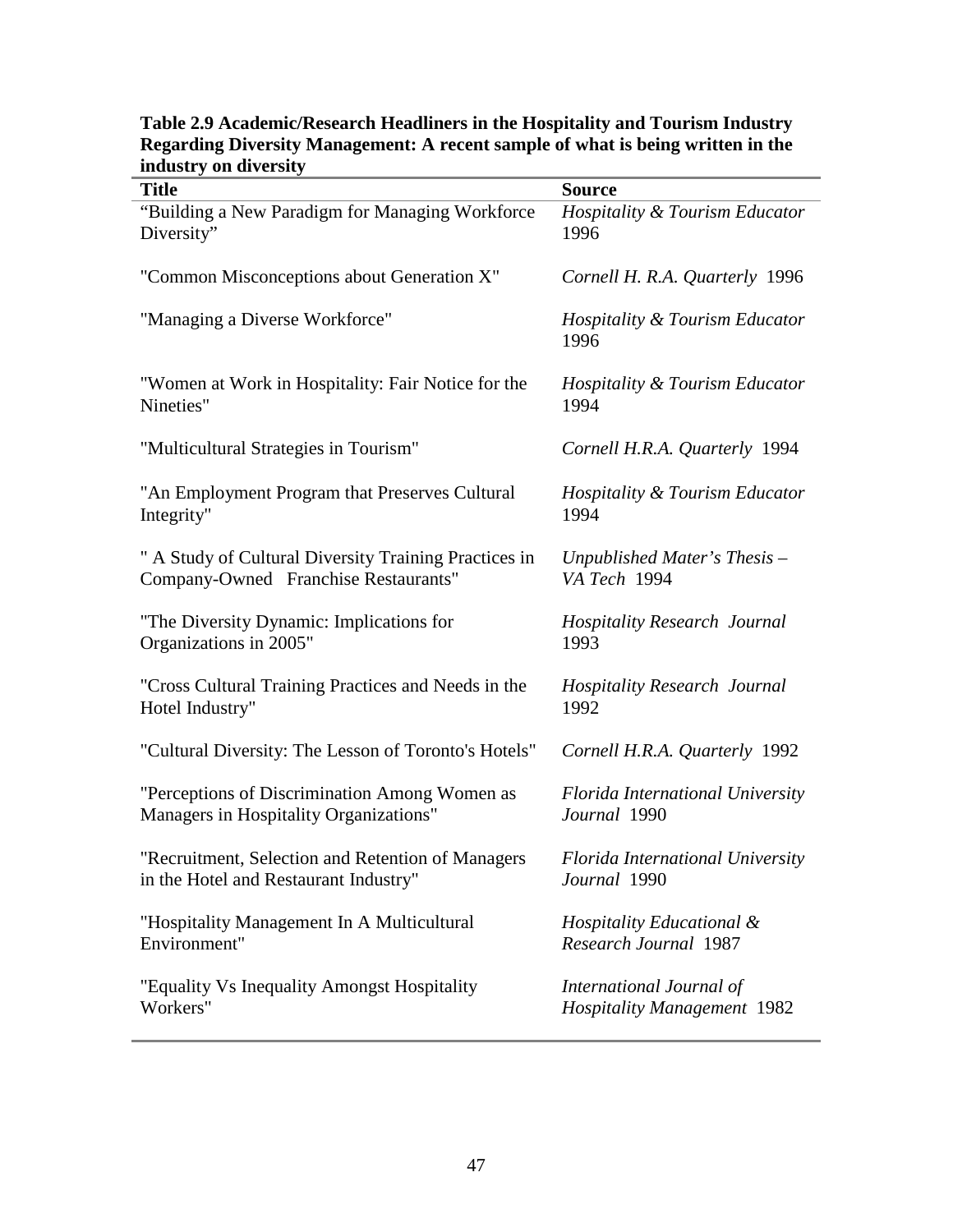#### **Summary**

While there is no one paradigm, theory or model to support the need for a diversity management training program, the literature review does support the impacts of diversity on the individual, group and organization; thus, leading to the potential importance of diversity management training programs. With paradigms indicating a shift in the approach to handling diversity issues, diversity management is now being seen as a business necessity and an operational tactic of survival. The supporting models lend a structural outline to methods used to approach such issues presented by the demographical and employment shifts.

Literature on diversity management training programs represents a growing area of business interest. Companies implementing diversity programs have found common similarities in both the organizational benefits and challenges. Also common to the organizations were the diversity management training initiatives and their unrecorded impacts on employees.

What little is known about the hospitality industry's diversity management practices suggests that they are all in the beginning stages of growth. The literature suggests that the hospitality industry is a prime target for diversity issues with its high number of minority employees and continual growth potential.

The chapter supports the necessity of implementing diversity programs and highlights the void supporting the need for the proposed study.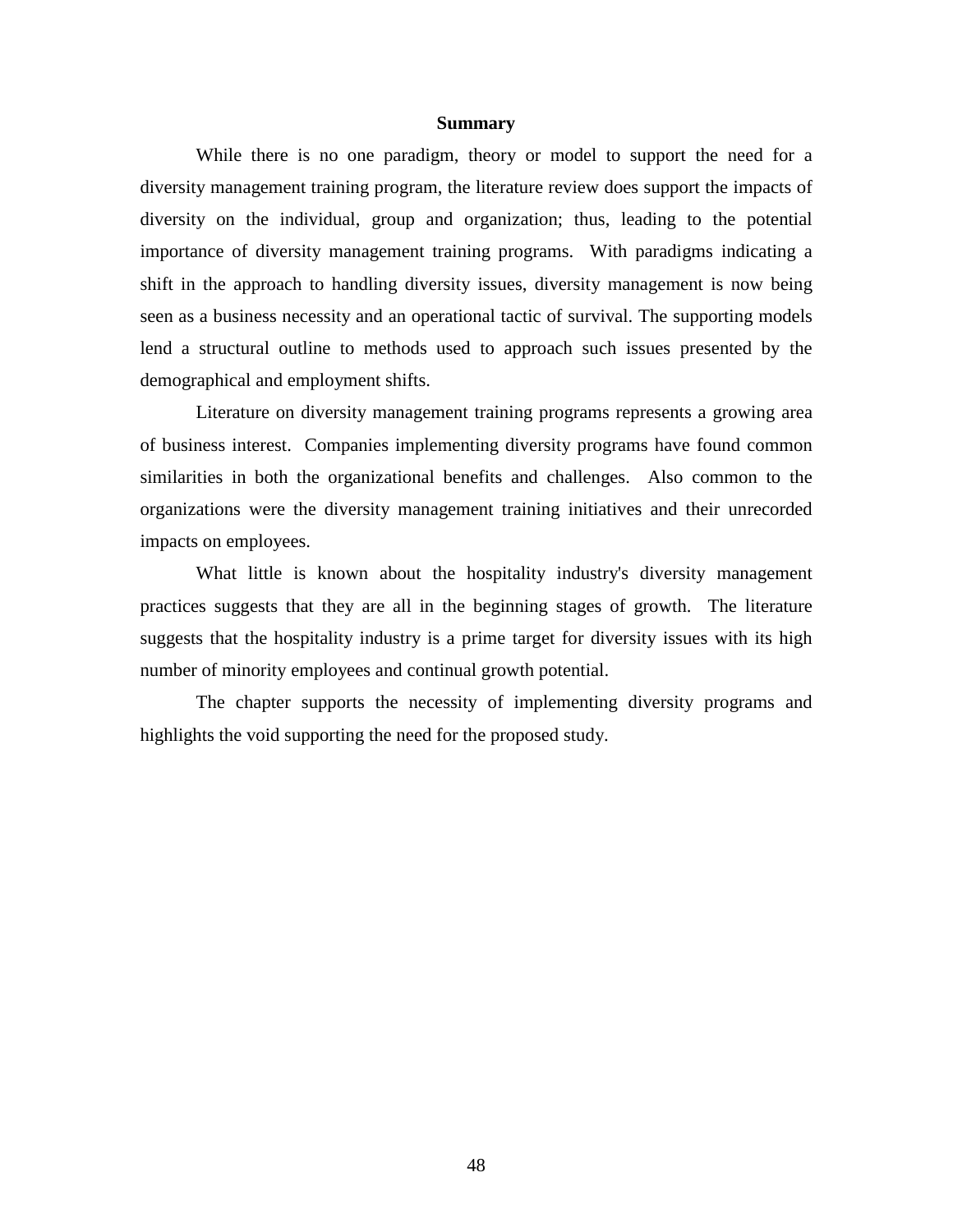

**Figure 2.1 Adams' 1965 Equity Theory Model**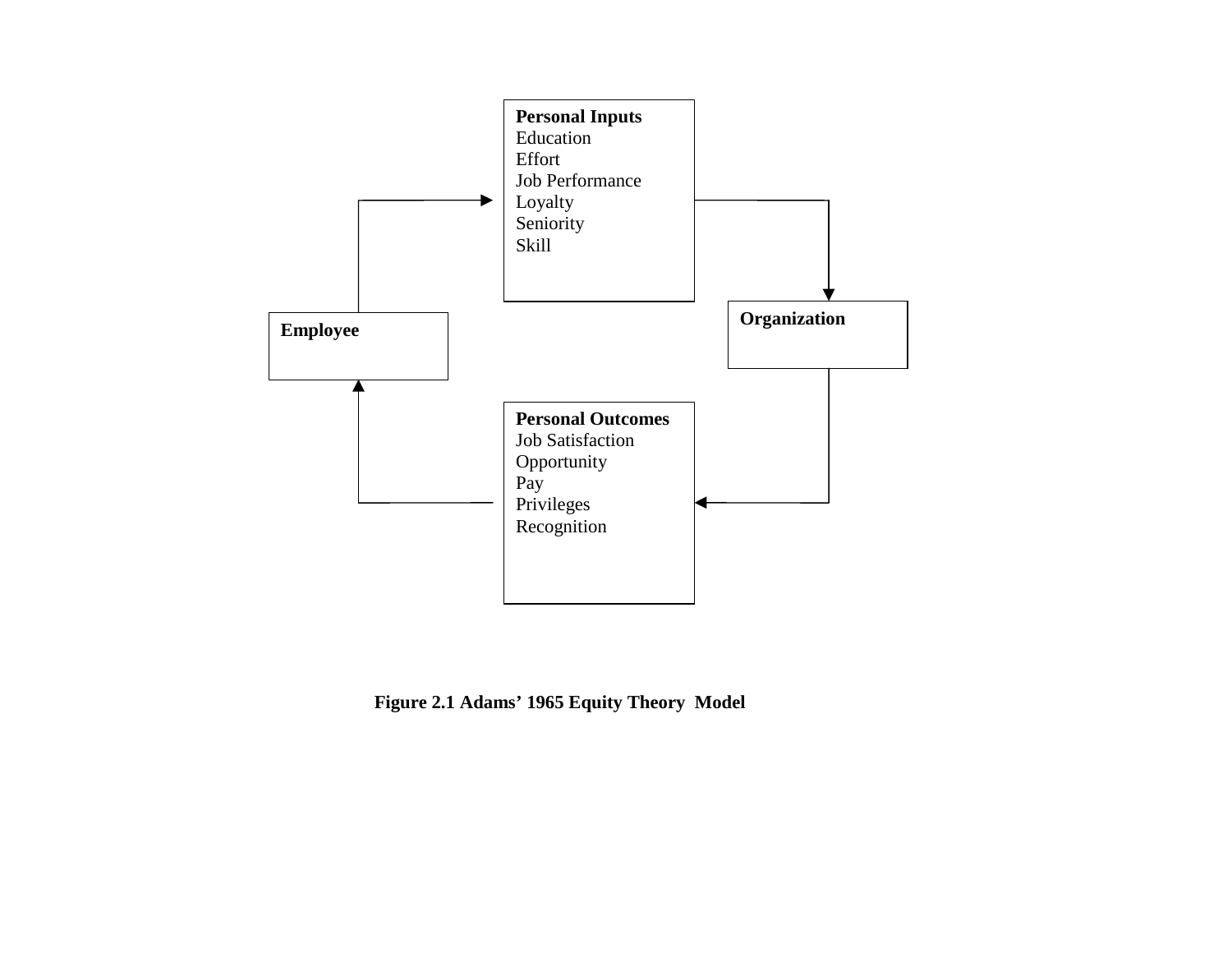

### **Figure 2.2 Cox's 1993 Interactional Model of Cultural Diversity**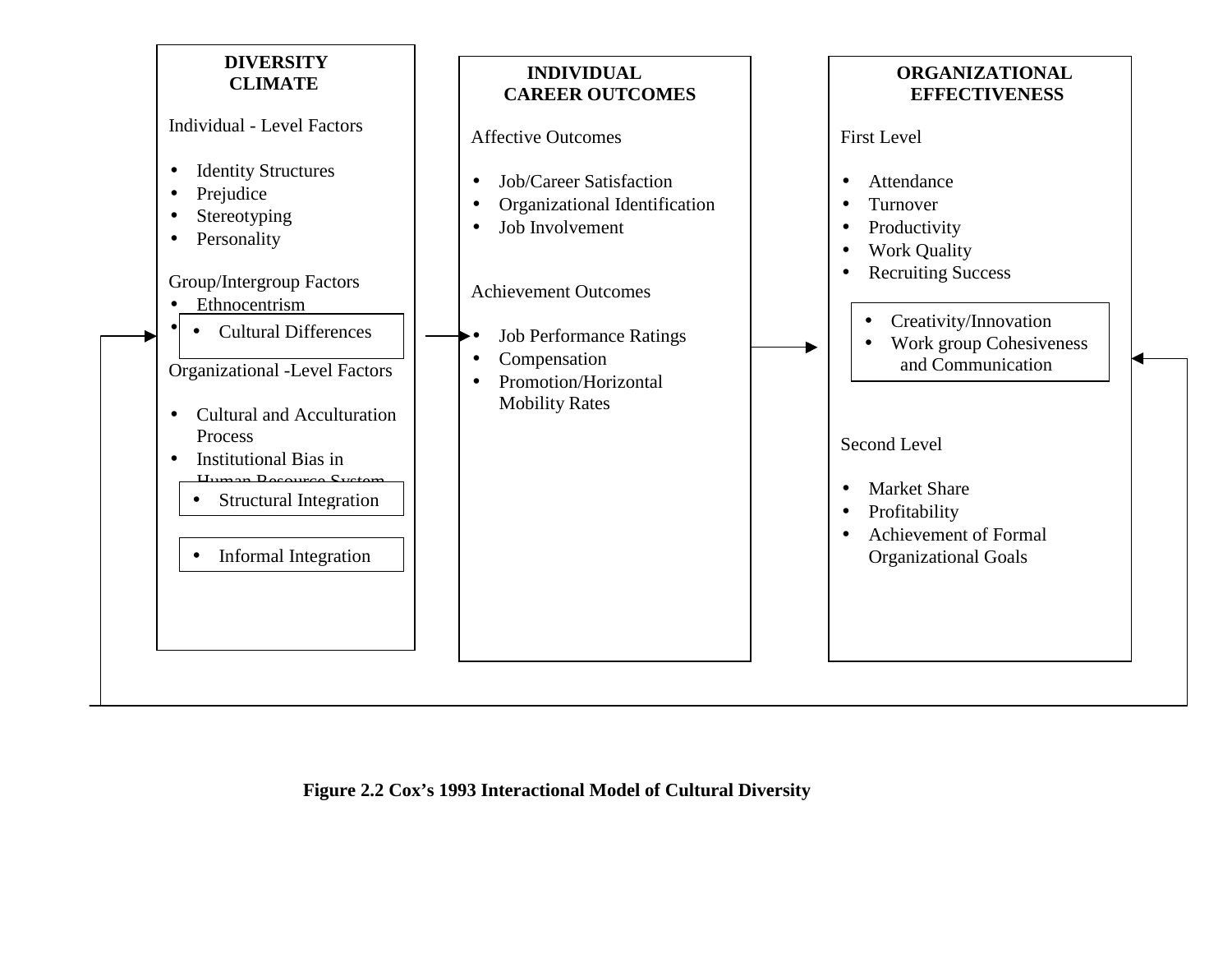

**Figure 2.3 Charles' 1994 Relationship of Factors Affecting the Recruitment, Retention & Promotion Of Blacks Into Upper-Level Lodging Management Model**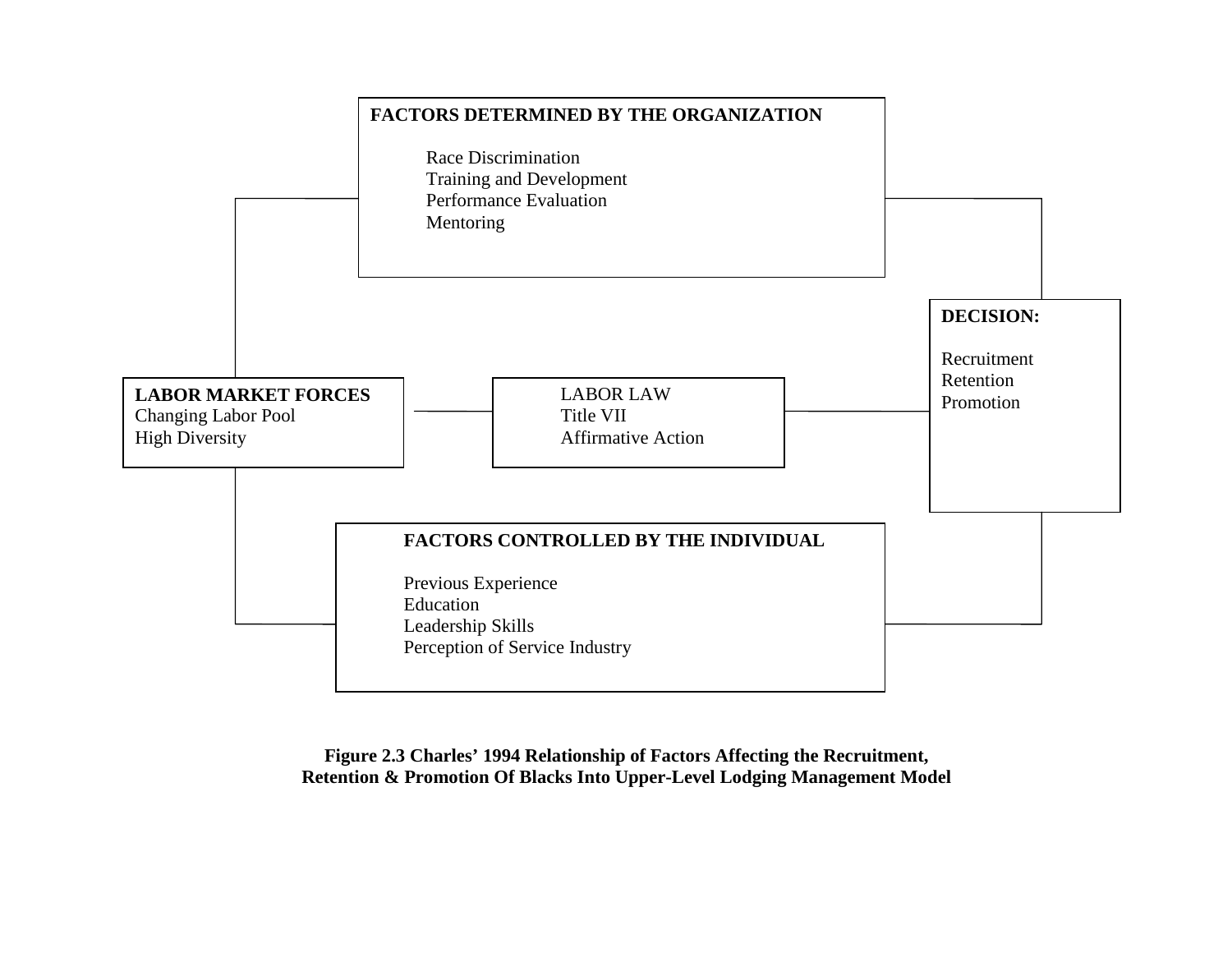| Group                                            |         | <b>Change</b><br><b>Level</b> |                        |        | <b>Percent</b> |               |                     | $\frac{0}{0}$ |      | <b>Annual Growth</b>  |       |       |  |
|--------------------------------------------------|---------|-------------------------------|------------------------|--------|----------------|---------------|---------------------|---------------|------|-----------------------|-------|-------|--|
|                                                  |         |                               |                        |        |                | <b>Change</b> | <b>Distribution</b> |               |      | <b>Rate (Percent)</b> |       |       |  |
|                                                  | 1986    | 1996                          | 2006                   | 1986 - | 1996-1986-     |               | 1996-               |               |      | 2006                  | 1986- | 1996- |  |
|                                                  |         |                               |                        | 1996   | 2006           | 1996          | 2006                | 1986 1996     |      | 1996                  | 2006  |       |  |
| Total, 16 years and over                         | 117,834 | 133,943 148,847               |                        | 16,109 | 14,904         | 13.7          | 11.1                | 100.0 100.0   |      | 100.0                 | 1.3   | 1.1   |  |
| Men, 16 years and over                           | 65,422  | 72,087                        | 78,226                 | 6,665  | 6,139          | 10.2          | 8.5                 | 55.5          | 53.8 | 52.6                  | 1.0   | 0.8   |  |
| Women, 16 years and over                         | 52,413  |                               | 61,857 70,620          | 9,444  | 8,764          | 18.0          | 14.2                | 44.5          | 46.2 | 47.4                  | 1.7   | 1.3   |  |
| White                                            | 101,801 | 113,108 123,581               |                        | 11,307 | 10,473         | 11.1          | 9.3                 | 86.4          | 84.4 | 83.0                  | 1.1   | 0.9   |  |
| Black, 16 years and over                         | 12,654  | 15,134                        | 17,225                 | 2,480  | 2,091          | 19.6          | 13.8                | 10.7          | 11.3 | 11.6                  | 1.8   | 1.3   |  |
| Asian and other, 16 years and<br>over'           | 3,371   | 5,703                         | 8,041                  | 2,332  | 2,338          | 69.2          | 41.0                | 2.9           | 4.3  | 5.4                   | 5.4   | 3.5   |  |
| Hispanic origin, 16 years and<br>over            | 8,076   |                               | 12,774 17,401          | 4,698  | 4,627          | 58.2          | 36.2                | 6.9           | 9.5  | 11.7                  | 4.7   | 3.1   |  |
| Other than Hispanic origin, 16<br>years and over | 109.758 |                               | 121,169 131,446 11,411 |        | 10,276         | 10.4          | 8.5                 | 93.1          | 90.5 | 88.3                  | 1.0   | 0.8   |  |
| White non-Hispanic, 16 and<br>over               | 94,026  |                               | 100,915 108,166        | 6,890  | 7,251          | 7.3           | 7.2                 | 79.8          | 75.3 | 72.7                  | 0.7   | 0.7   |  |

**Table2.1 Civilian labor force by sex, age, race, and Hispanic origin, 1986, 1996, and projected 2006 -** Numbers in thousands

 $1$  The "Asian and other" group includes (1) Asians and Pacific Islanders and (2) American Indians and Alaska Natives. The historical data are derived by subtracting "black" from the "black and other" group; projections are made directly, not by subtraction.

Source: Bowan (November 1997) *Monthly Labor Review*